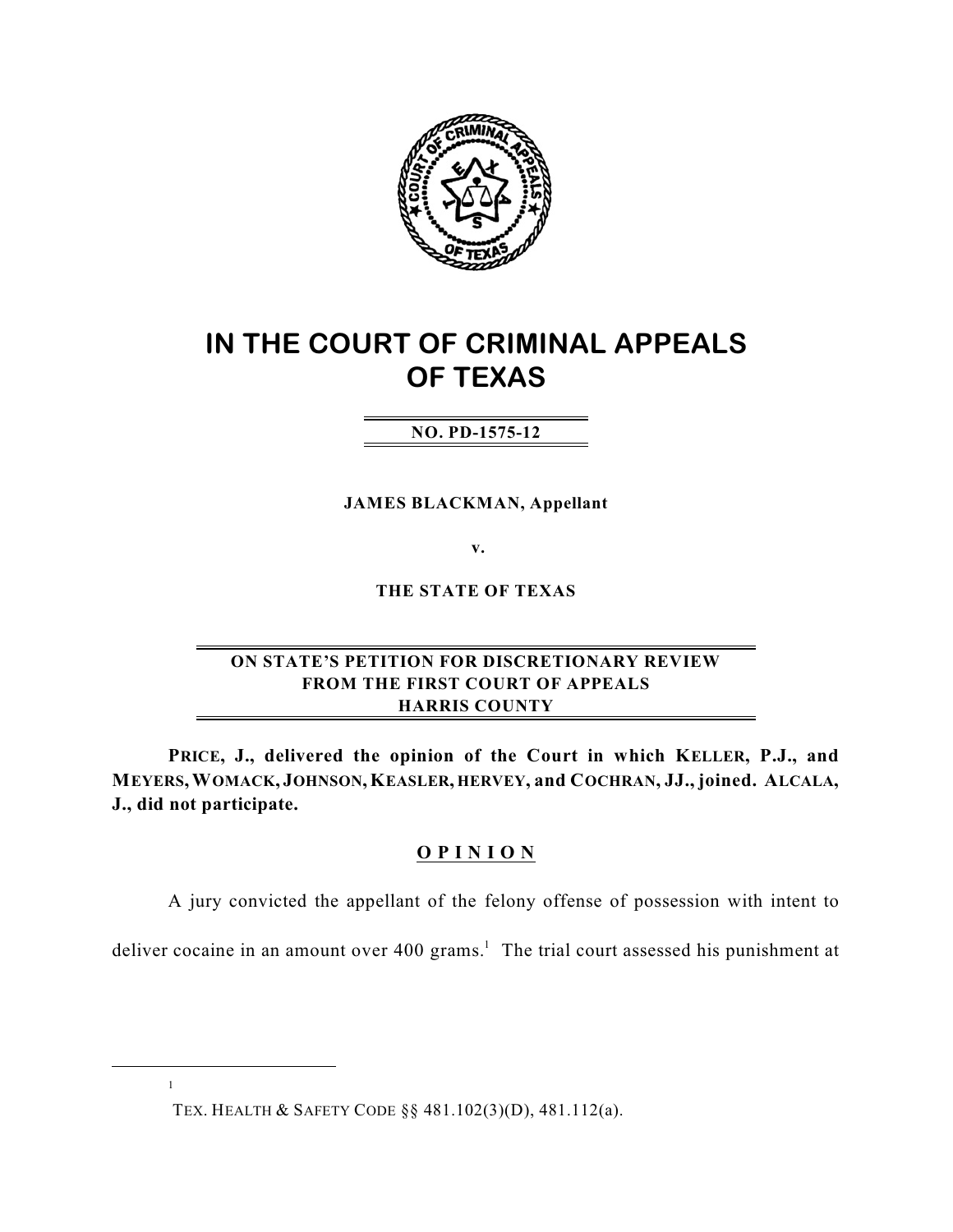thirty years' confinement in the penitentiary.<sup>2</sup> The appellant—an African-American himself—argued on appeal that the trial court erred to overrule his objection that the State used a peremptory challenge to strike an African-American prospective juror from service on his petit jury in violation of *Batson v. Kentucky*.<sup>3</sup> The court of appeals agreed,<sup>4</sup> finding that at least one of the prosecutor's purported explanations for the peremptory challenge was a pretext for racial discrimination, and reversed the appellant's conviction on authority of the United States Supreme Court's 2008 opinion in *Snyder v. Louisiana*.<sup>5</sup> We granted the State's petition for discretionary review to examine the propriety of the court of appeals's reliance upon *Snyder* on the particular facts of this case. We now reverse.

#### **FACTS AND PROCEDURAL POSTURE**

#### **The Peremptory Strike**

Of the three African-American prospective jurors who were not successfully challenged for cause, the State peremptorily struck two, including Juror Number 6, Janina Louise Fortune. Early in the voir dire of the sixty-five-member jury panel, Fortune voluntarily responded to the trial court's pedagogical question regarding the State's burden

<sup>2</sup> TEX. HEALTH & SAFETY CODE § 481.112(f). 3 476 U.S. 79 (1986). 4 *Blackman v. State*, 394 S.W.3d 264 (Tex. App.—Houston [1st Dist.] 2012). 5 552 U.S. 472 (2008).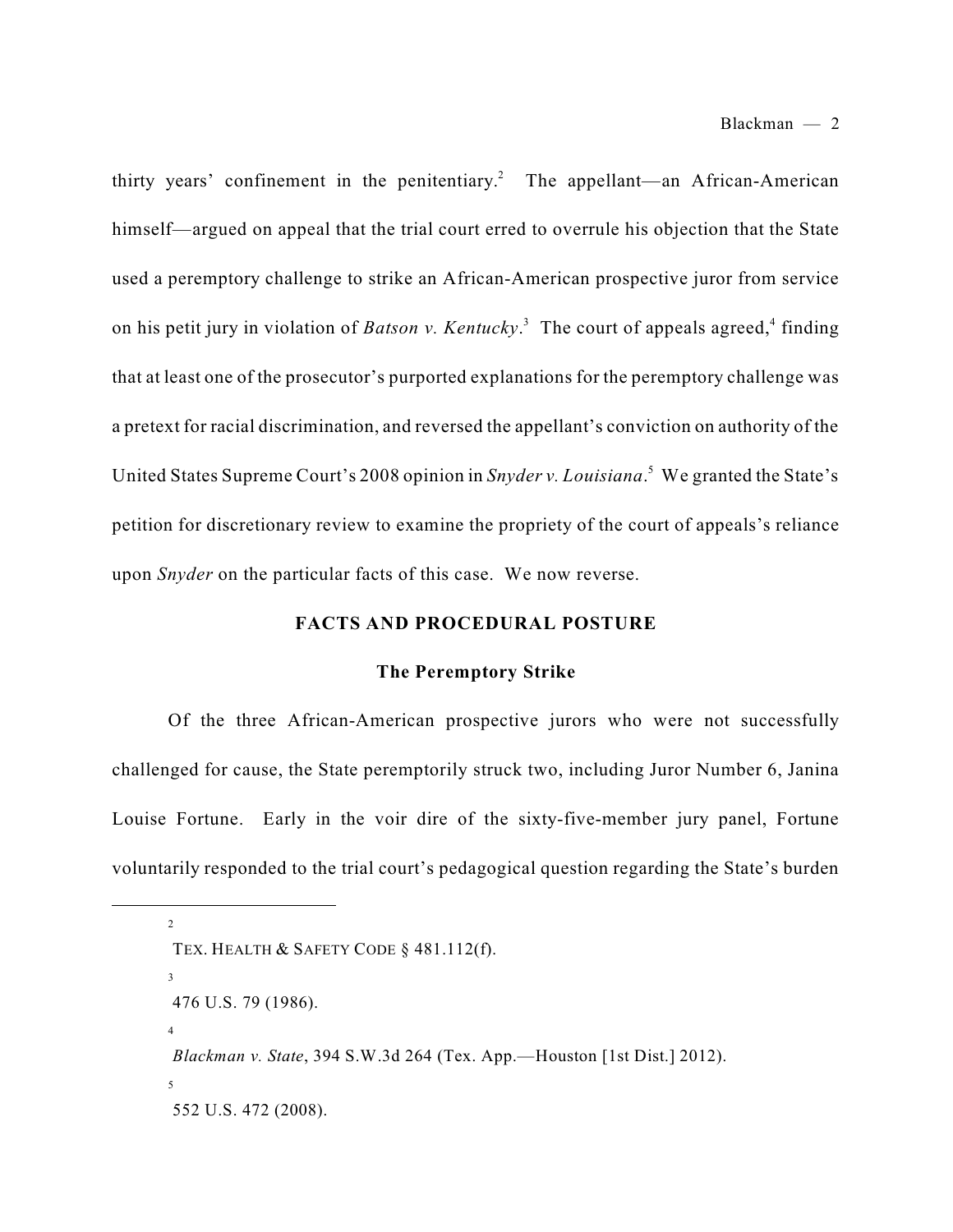to prove its case beyond a reasonable doubt—but not beyond all "possible doubt."<sup>6</sup> Fortune affirmed thatshe would not inappropriately "raise the State's burden of proof." Later, during his portion of the group voir dire, the prosecutor did not speak individually with Fortune. The appellant's counsel, on the other hand, engaged her in the following colloquy:

[DEFENSE COUNSEL]: Now, what I want to do is just go over there briefly on a number of you have indicated that you have had a prior criminal jury service. And those are the people I want to address just very, very briefly starting on row one.

The first one I have is Juror No. 6, Ms. Fortune?

*VENIREPERSON*: That's correct.

[DEFENSE COUNSEL]: Ma'am, what kind of case did you serve on?

*VENIREPERSON*: It was a case where the person was accused of

6

*THE COURT*: . . . Is there another -- did I see another hand on the first row? Your name and number, ma'am, right here?

*VENIREPERSON*: Yes, Juror No. 6.

*THE COURT*: Yes, ma'am, Ms. Fortune, tell me why you think the law does not require the State to prove someone guilty beyond all possible doubt?

*VENIREPERSON*: I think the law doesn't require it because it would be close to impossible.

*THE COURT*: Why is that?

*VENIREPERSON*: You would have to be there. I mean, if you didn't see it, you almost wouldn't be able to prove it to a jury. That's why the law -- if you didn't see it, you wouldn't be able to prove that it happened. So, that's why I think the law doesn't require that it be -- I think the law requires that it be with a reasonable doubt.

*THE COURT*: Okay. Thank you. Thank you, Ms. Fortune.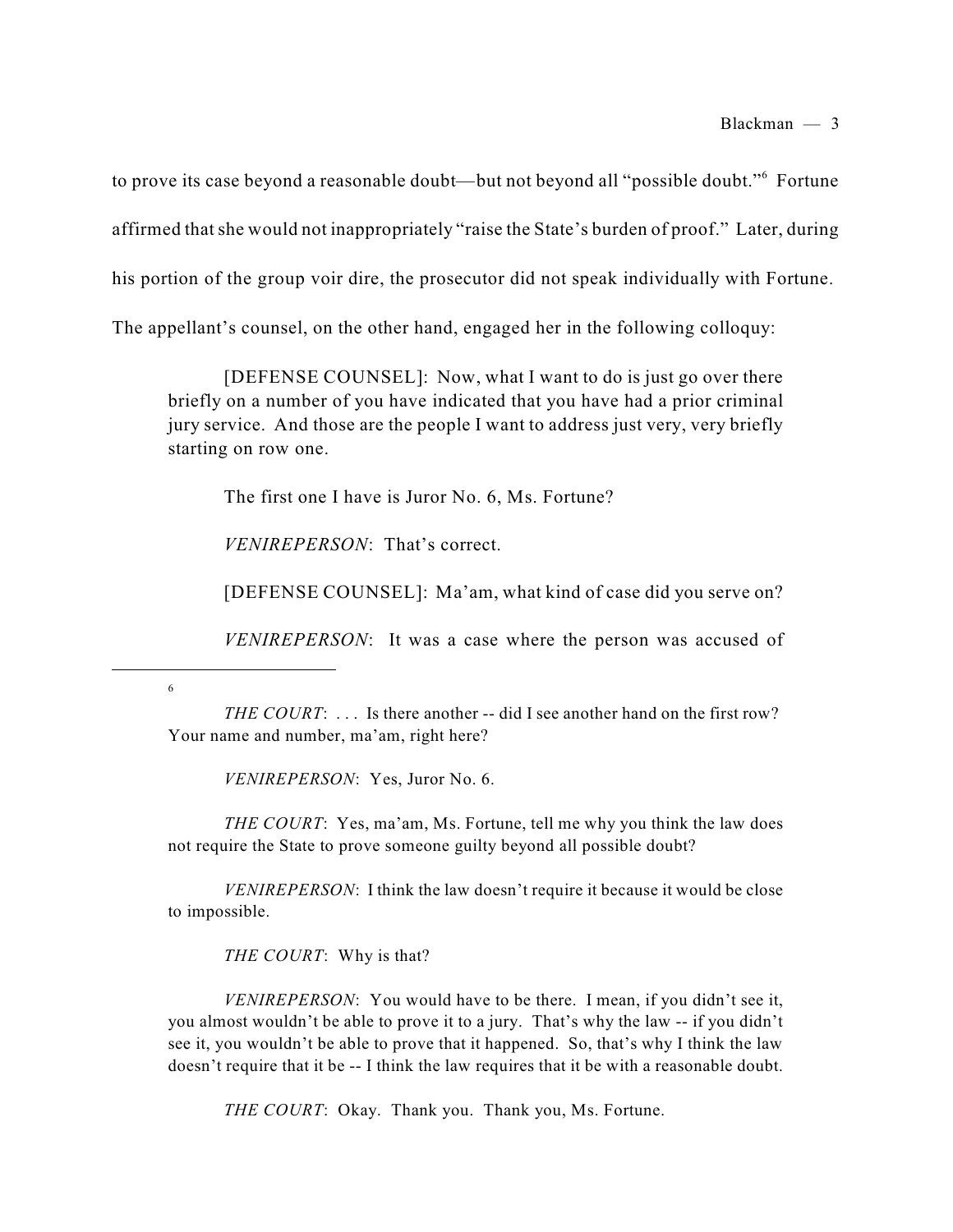breaking and entering in a building or something.

[DEFENSE COUNSEL]: Okay, was that a burglary of a habitation?

*VENIREPERSON*: Habitation.

[DEFENSE COUNSEL]: So, burglary of a habitation?

*VENIREPERSON*: Yes.

[DEFENSE COUNSEL]: How long ago was that, ma'am?

*VENIREPERSON*: About three years ago.

[DEFENSE COUNSEL]: Did your jury reach a verdict?

*VENIREPERSON*: We did.

[DEFENSE COUNSEL]: Okay, without telling me what the verdict was, was the jury called in to assess punishment in that case?

*VENIREPERSON*: No.

[DEFENSE COUNSEL]: Okay. Anything about that incident, that jury service that would influence or impact on your ability to be a fair and impartial juror in this case?

*VENIREPERSON*: No. 7

7

Defense counsel subsequently engaged in a substantially similar colloquy with all thirteen

of the other prospective jurors who had indicated on their juror questionnaires that they had

The parties seemed to operate under the assumption that the law would absolutely prohibit any inquiry during voir dire into what specific verdict, if any, the prospective jurors had actually reached in the course of their prior jury service. We note that, while it may be within a trial court's discretion to prohibit such a question, in the interest of placing reasonable limitations upon the length of voir dire, there is no *absolute* legal impediment to posing it. *Redd v. State*, 578 S.W.2d 129, 130-31 (Tex. Crim. App. 1979).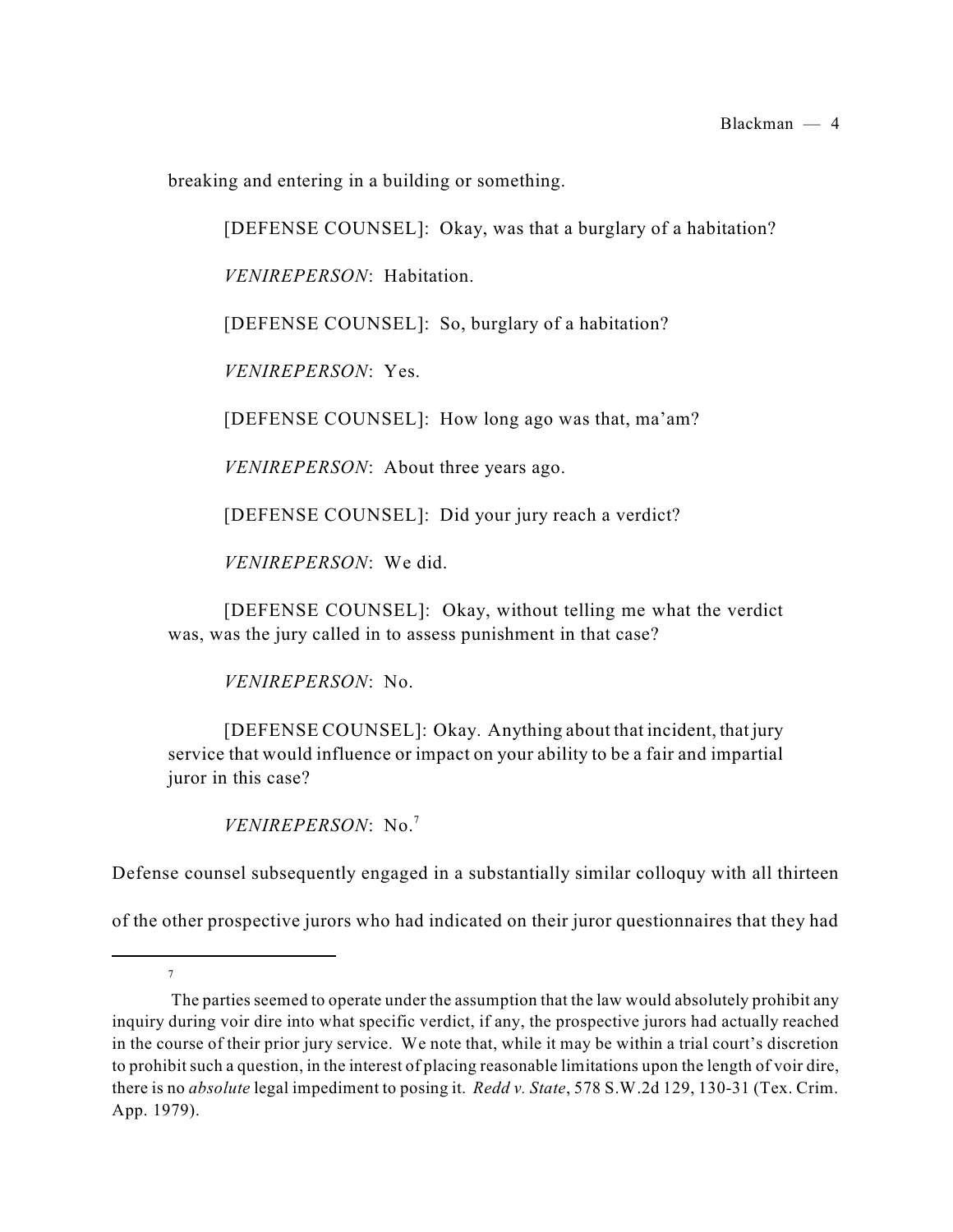previously served on a jury in a criminal case, asking each in turn whether they had "reach[ed] a verdict" and whether they had been "called upon to assess punishment."

After their challenges for cause were ruled upon, the parties submitted their respective peremptory strike lists. The prosecutor struck Fortune and one other African-American, leaving the third African-American to serve on the appellant's jury. Once the names of all the jurors were called out but before the jury was collectively sworn in, defense counsel requested a bench conference, at which he made his *Batson* objection. When the trial court asked the prosecutor to respond, the following dialogue ensued:

[PROSECUTOR]: . . . As for Juror No. 6, when we started based on the vibe I got from Juror No. 6, in trying to make eye contact, I just didn't feel like I had the same vibe that she had. For example, before we started jury selection when [defense counsel] wanted me to approach the bench, she was paying attention to him the whole time and then actually pointed me out to tell me that he wanted me. That of and in itself isn't that big of a deal but then coupled when she was asked about her prior jury service, I was troubled because she was the only person who used the term that the defendant was accused of -- I think burglary of habitation for stealing something and then we went to the part whether or not she got a verdict or this as punishment she said they didn't. I just got the feeling -- by the way, she said the word accused that she felt like he was wrongfully. I got based on the tone she was the only person who described it as -- everyone else when asked about it, they said it was a theft case or it was this case. So, that was what troubled me with regards to Juror No. 6. As you can see, I placed Juror No. 24 on the panel. There is other people I struck for similar reasons.

*THE COURT*: For similar reasons, who?

[PROSECUTOR]: Well, for example, Juror No. 1. In talking to Juror No. 1, I didn't get a good feel for Juror No. 1. He's a white male. While he answered all the questions appropriately, there was responses in the way he answered that I didn't feel like I totally trusted him, so I struck him. Moving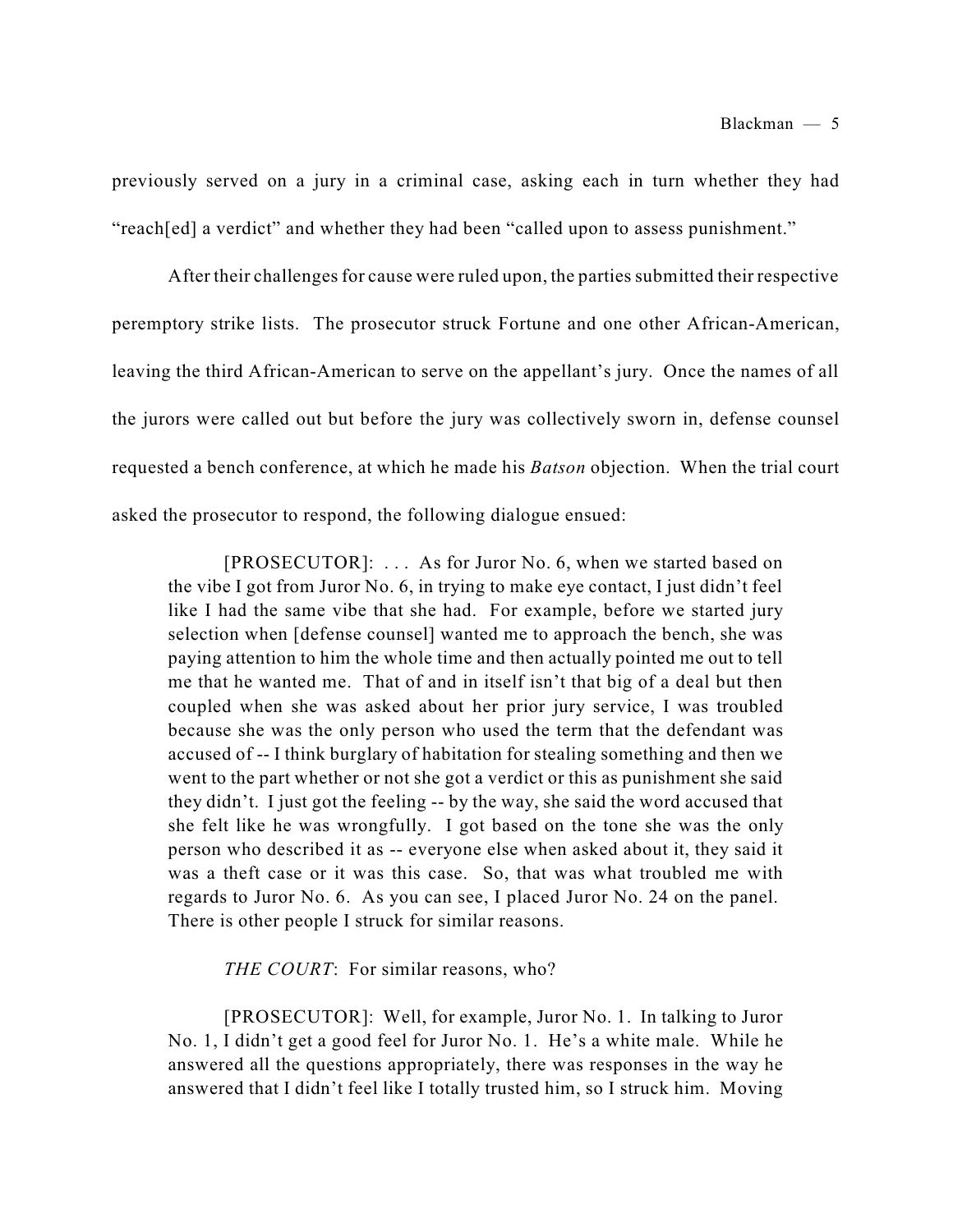down to Juror No. Which was 11, Juror No. 11, we talked about Juror No. 12 that she indicated she can be fair. She could follow the law. But the way she was talking about things, I did not get a good feel for her. So, I struck her. Juror No. twelve. Going to Juror No. 33, while he didn't say anything, that was reason for cause. Juror No. 33 is a white male. I did not like the vibe I was getting from Juror No. 33. I didn't like the way he had responded to questions, so I struck Juror No. 33. Moving to Juror No. 42, another white male who answered all the questions appropriately, he seemed to be engaging more in what Mr. Nunnery was saying than others were saying, so based on that, I struck Juror No. 42. So, those are the reasons.

*THE COURT*: [Defense Counsel].

[DEFENSE COUNSEL]: With respect to Juror No. 6 again, I am troubled by the explanation I guess one is a citizen accused until he is convicted. So if -- and I don't have a note here that said she said that it's was an acquittal, notwithstanding that if there was wasn't a conviction [Defense Counsel] a person is presumed to be innocent. So, her saying it is accused, I thinks it's absolutely reaching that is if one of those, Judge, I think twelve I didn't get a feel for that can be quantified or verified in this record.

Again, there is nothing that juror said about prior service that she indicated in any way ever adversely affect their ability to be a fair and impartial juror in this case. Obviously, I can't question going forward any of our other feelings that is very subjective. And personally to you but Judge, that's a pretext. To eliminate jurors who deny my client his right but also her right to serve.

*THE COURT*: I do recall Juror No. 6 indicating that she had prior jury service. Did she, in fact, say that the jury was not able to reach a verdict?

[PROSECUTOR]: She said they did not assess punishment. She didn't say they weren't able to reach a verdict, but the way she phrased it was they caused me hesitation because said he was accused of breaking into, stealing something, whatever.

*THE COURT*: [Defense Counsel]'s point, everyone accused.

[PROSECUTOR]: I understand that, but it was the way in which she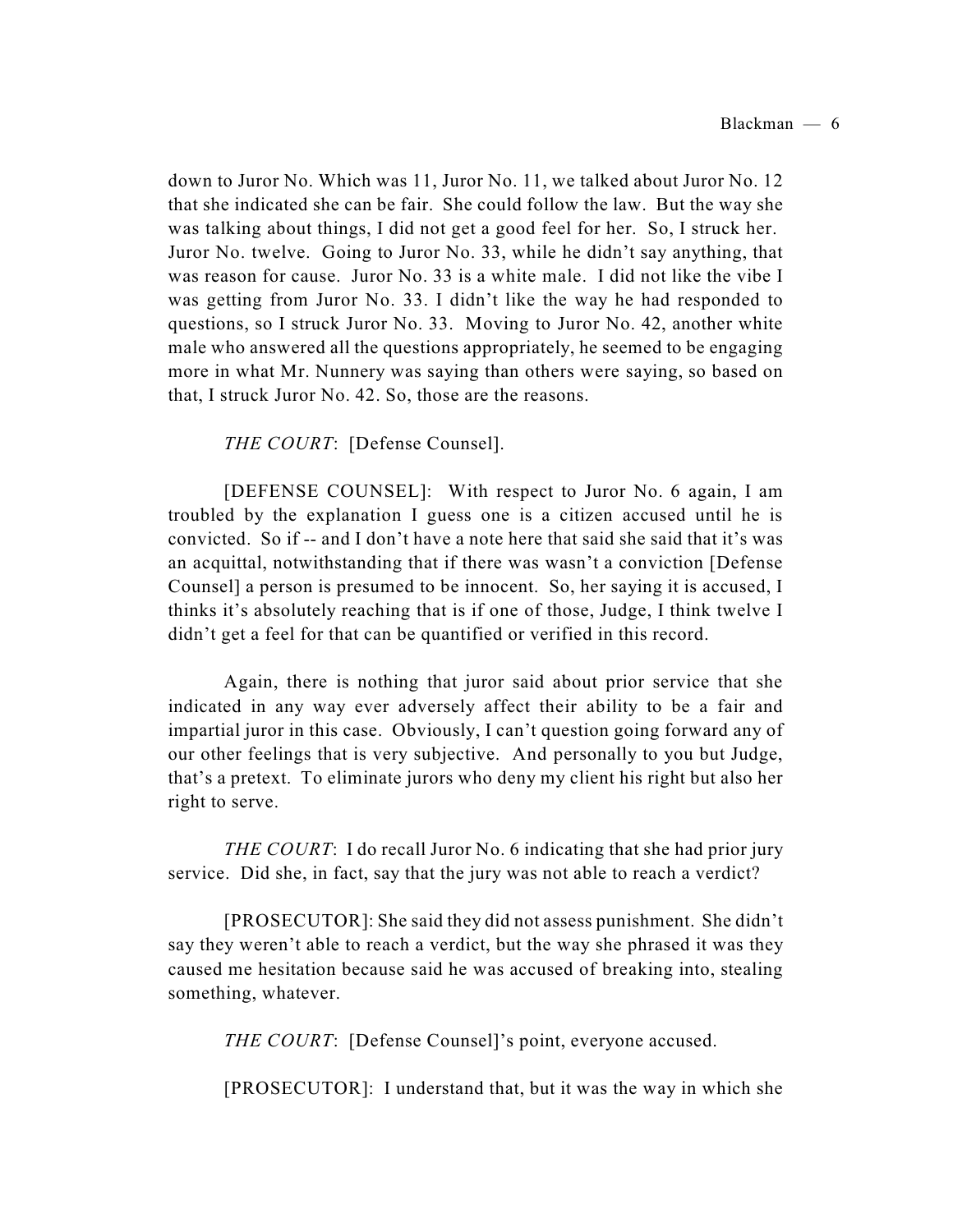said was and then the fact that they did not assess punishment. I listened to it, then it caused me hesitation to think in the tone of voice she said it, the way the eye contact that I was not getting with her, the eye contact he was getting with her, the way she said I felt like she insinuations in my mind that the I was wrongfully accused. I don't know what happened, that's all I have to go from. And so, based on the information I have been given, that's way that was the concern and also coupled it with the fact that prior to if you recall prior to [Defense Counsel] right starting up jury selection, she had looked at -- she was apparently watching him just more which is concern of mine and then when they needed me to approach, I wasn't paying attention. She was looking at me and point to me saying that he wanted me. So, you know, I put those things together; and I just -- that's where I come up with my concerns.

*THE COURT*: Anything else, [Defense Counsel]?

[DEFENSE COUNSEL]: No, Your Honor.

*THE COURT*: The Court deny's the defense's Motion. The Court finds that the State has offered race neutral reasons for exercising their strikes and Venireman No. 6 and No. 11. And the Court will deny the Batson, the defense Batson challenge. 8

## **On Appeal**

In sustaining the appellant's *Batson* claim on appeal, the court of appeals set out the

facts and governing legal principles and then began its analysis with the following

observation:

On appeal, the State identifies the trial prosecutor's stated reasons for striking Fortune as follows: his alleged belief that the jury on which Fortune had previously served had not reached a verdict and her statement that the jury did not assess punishment; Fortune's "tone" and referral to the defendant in the prior case as the "accused"; and her overall bad "vibe," eye contact, and demeanor with the prosecutor in contrast to her attentiveness to [the]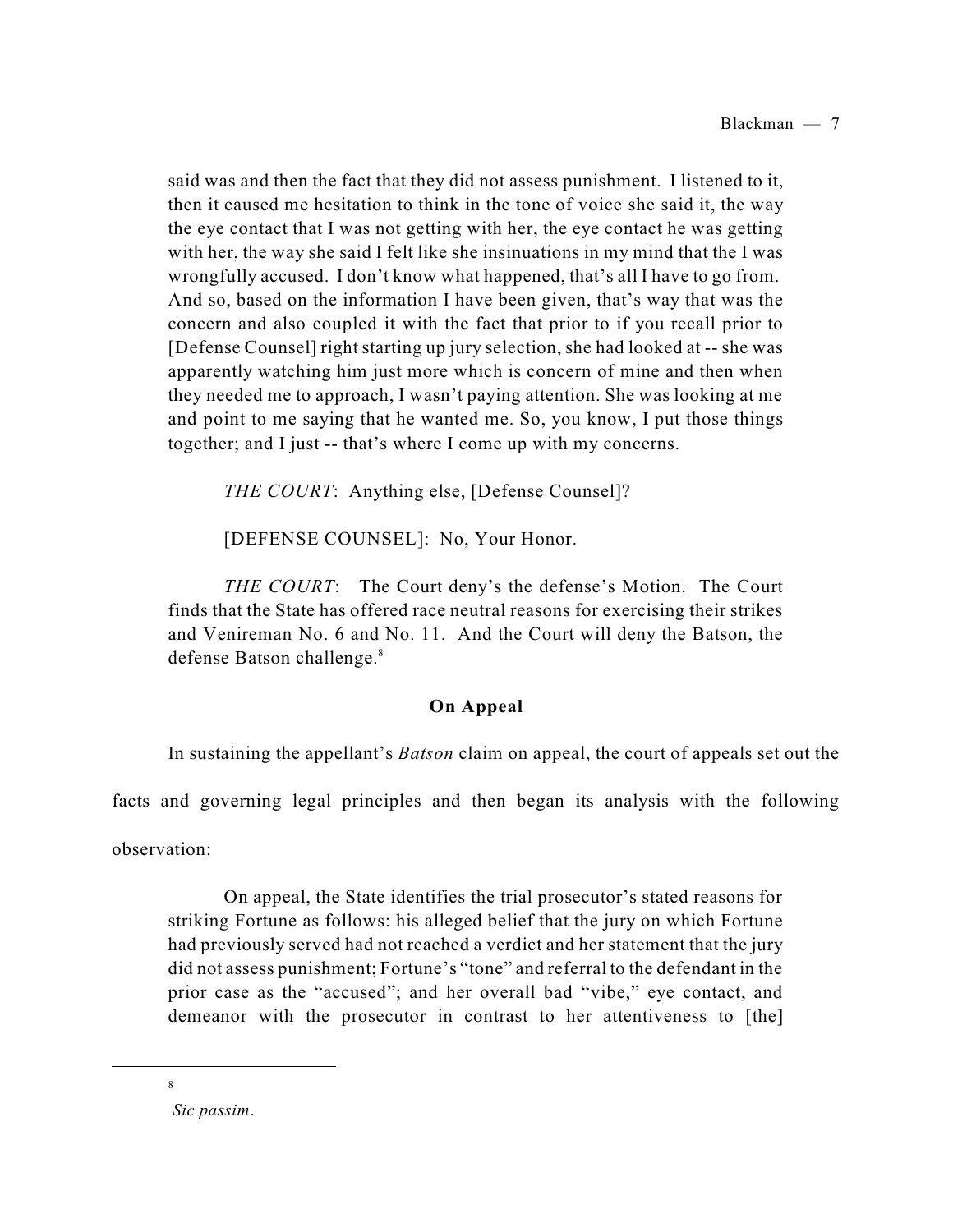appellant's counsel (including the alleged incident in which she "point[ed]" out to the prosecutor that he was wanted at the bench).<sup>9</sup>

Focusing on the first identified basis for the prosecutor's peremptory strike against Fortune, the court of appeals found no support in the record for the prosecutor's claim that Fortune indicated to defense counsel that the prior jury on which she served had failed to reach a verdict.<sup>10</sup> Moreover, the court of appeals continued, while it is true that Fortune told defense counsel that the jury she had previously served on did not assess punishment, the prosecutor failed to strike two non-African-American prospective jurors who answered the same question identically.<sup>11</sup> From these circumstances, the court of appeals deduced that the first ascribed basis for the State's peremptory strike was clearly pretextual.<sup>12</sup>

The court of appeals next turned to the prosecutor's additional, demeanor-based reasons for the peremptory strike. First, the court of appeals asserted that the trial court, having ruled only generally that "the State has offered race neutral reasons for exercising their strikes," thereby failed to make a specific finding of fact with respect to Fortune's

9

10

11 *Id*.

12

*Id*.

*Blackman*, *supra*, at 268.

*Id.* In fact, Fortune indicated that the previous jury she had served on did reach a verdict, but the appellant's trial counsel seems to have deliberately avoided asking her what that verdict had been.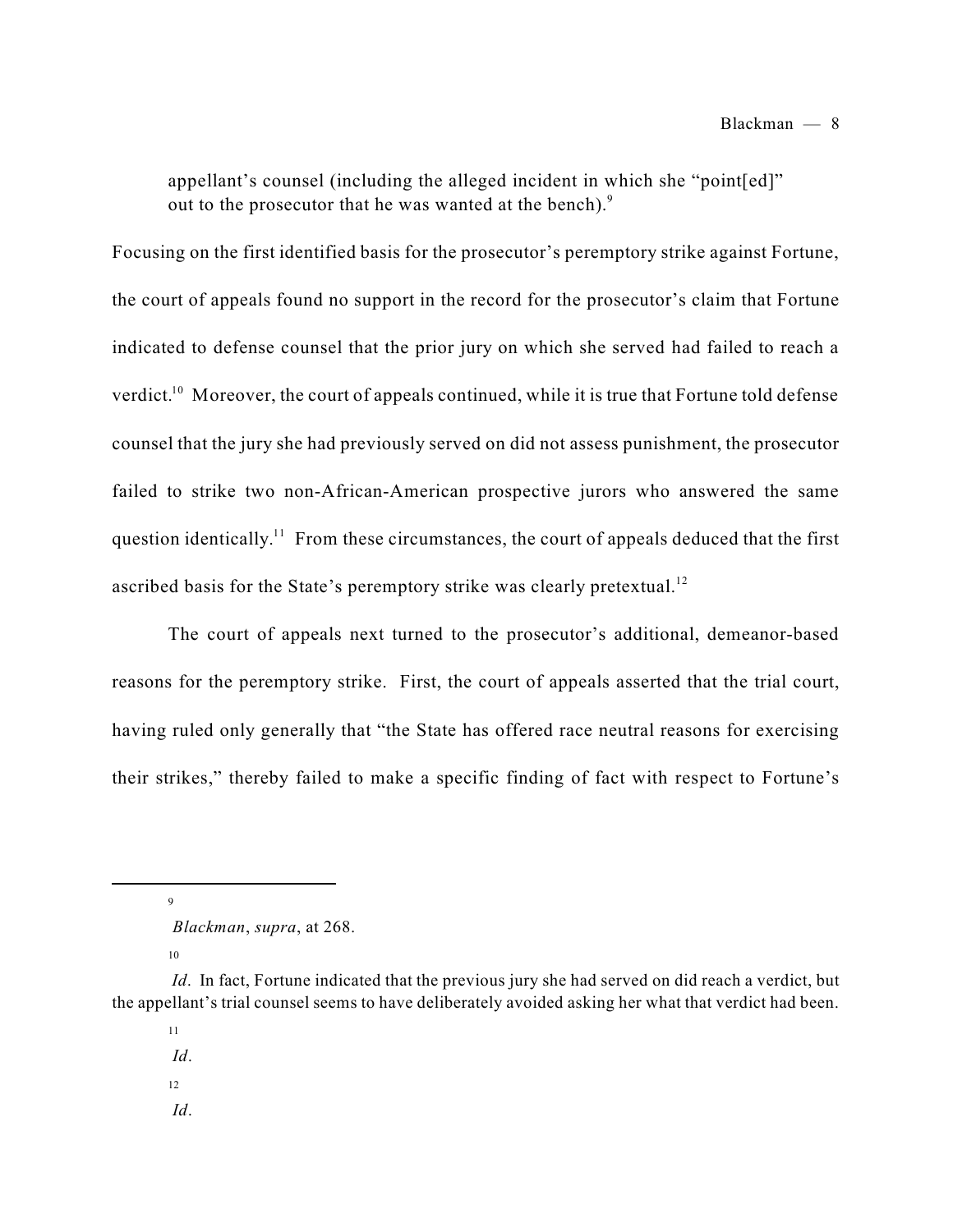demeanor.<sup>13</sup> Nor did the court of appeals believe that the record supported the prosecutor's claims that he found Fortune's demeanor to be objectionable. Because the trial court itself had "actually engaged [Fortune] in questioning to illustrate legal concepts to the venire panel[,]" the court of appeals regarded the balance of the record as sufficient to "counter[] any suggestion" that Fortune "was inattentive or was sending a bad 'vibe' in the courtroom."<sup>14</sup> Moreover, the court of appeals found, the prosecutor never asked Fortune any questions tending to indicate that his purported concern for her negative attitude was genuine.<sup>15</sup> Finally, the court of appeals opined that "[t]he substance of all of Fortune's answers, including her use of the term 'accused' to describe a criminal defendant in a prior case, is unremarkable."<sup>16</sup> Because the court of appeals believed that the prosecutor had already invoked one basis for Fortune's strike that proved to be pretextual, and the record failed to bear out his other, demeanor-based justifications, it was unwilling to "presume that the trial court relied on the . . . prosecutor's explanation that he struck Fortune as a result of her general demeanor or bad 'Vibe.'"<sup>17</sup> Relying on the Supreme Court's opinion in *Snyder*,

13 *Id*. at 274. 14 *Id*. at 269. *See* note 6, *ante*. 15 *Blackman*, *supra*, at 269. 16 *Id*. at 270. 17 *Id*.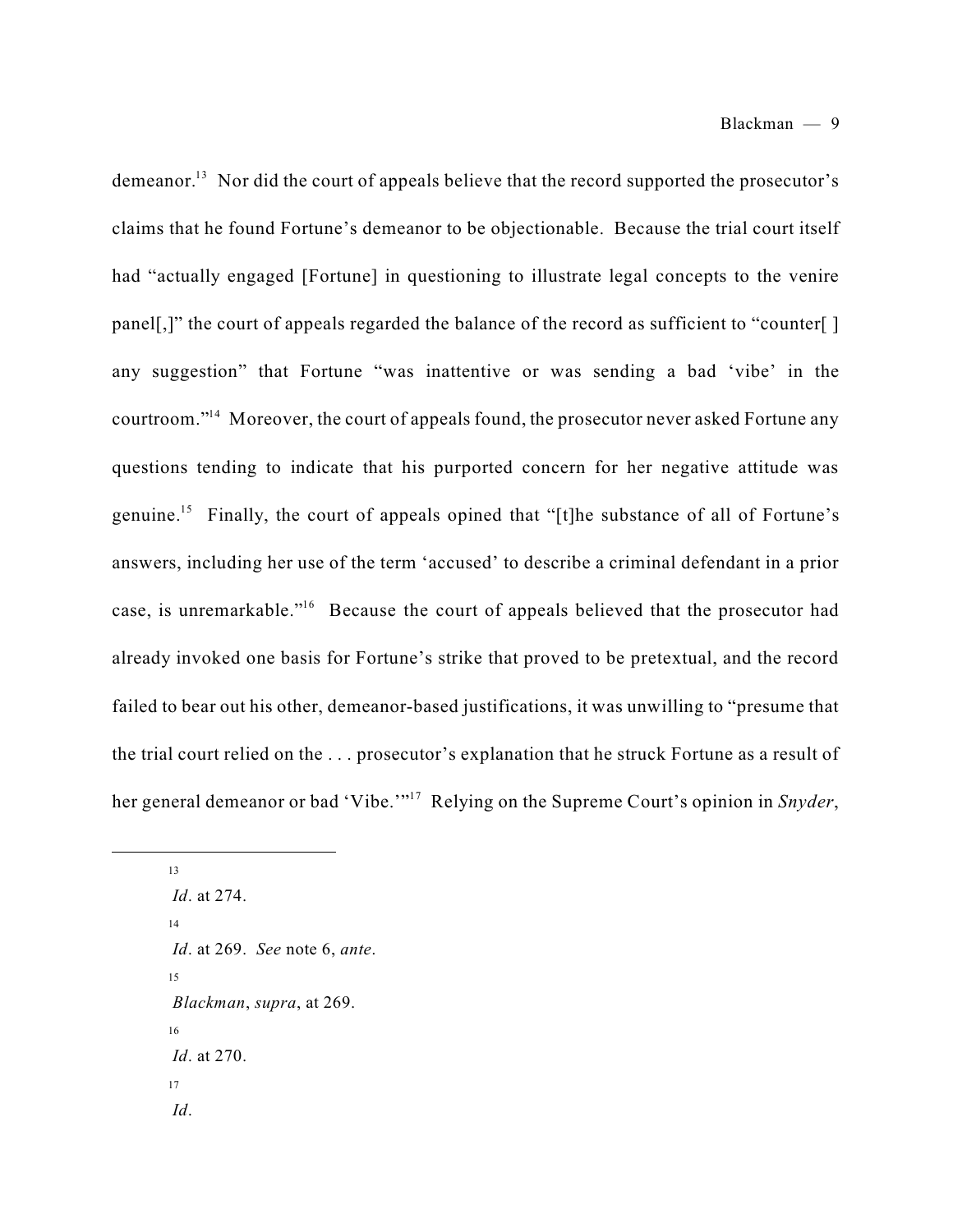the court of appeals reversed the appellant's conviction and remanded the case for retrial.<sup>18</sup>

In a spirited dissenting opinion, Justice Keyes complained that the majority had usurped the trial court's prerogative, deriving from the advantage of proximity, to gauge the plausibility of the prosecutor's racially neutral explanations for the exercise of his peremptory strike.<sup>19</sup> After all, she pointed out, *Snyder* itself emphasized the primacy of the trial court's perspective in evaluating the credibility of a prosecutor's explanation, since that task is "peculiarly within a trial judge's province."<sup>20</sup> She rejected as inaccurate the majority's conclusion that the trial court failed to make a specific finding with respect to the prosecutor's demeanor-based explanation.<sup>21</sup> In Justice Keyes's view, the majority, having thus inappropriately removed the trial court entirely from the picture, simply "imagine[d] a plausible reason for the trial court to have ruled other than it did" on the appellant's *Batson* claim.<sup>22</sup> We granted the State's petition for discretionary review to address this vehement

18

*Id*.

19

*Id*. at 271.

20

*Id*. at 271-72 (citing *Snyder*, *supra*, at 477, which quotes *Hernandez v. New York*, 500 U.S. 352, 365 (1991), which in turn quotes *Wainwright v. Witt*, 469 U.S. 412, 428 (1985)).

21 *Blackman*, *supra*, at 274-75. 22 *Id*.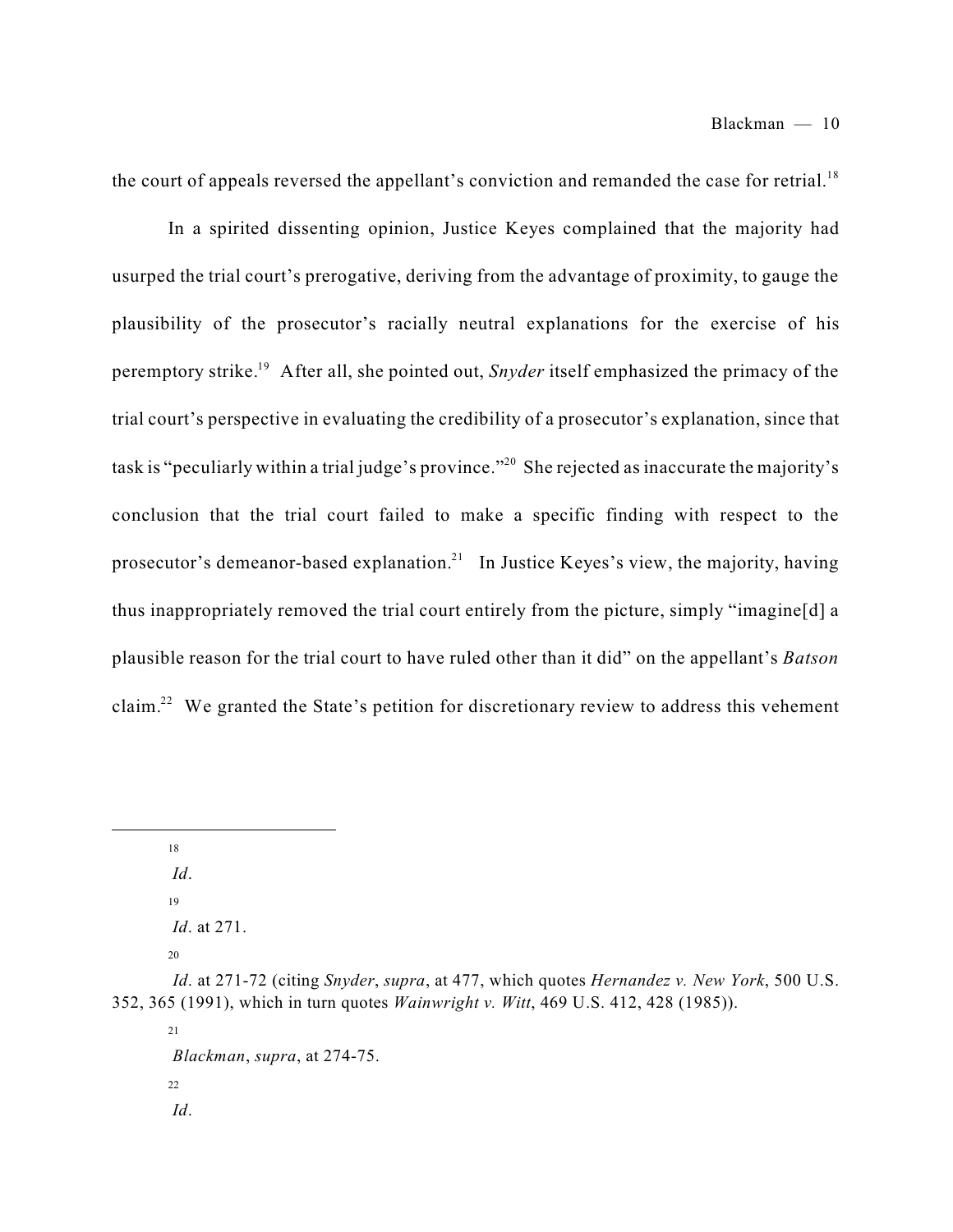disagreement among the justices on the court of appeals.<sup>23</sup>

#### **THE LAW**

#### *Batson v. Kentucky*

Under *Batson*,<sup>24</sup> a defendant may be entitled to "a new array" if he can demonstrate,

by a preponderance of the evidence, that the prosecutor indulged in purposeful discrimination

against a member of a constitutionally protected class in exercising his peremptory

challenges during jury selection.<sup>25</sup> As the process has been described by the Supreme Court:

Under our *Batson* jurisprudence, once the opponent of a peremptory challenge has made out a prima facie case of racial discrimination (step one), the burden of production shifts to the proponent of the strike to come forward with a race-neutral explanation (step two). If a race-neutral explanation is tendered, the trial court must then decide (step three) whether the opponent of the strike has proved purposeful racial discrimination.<sup>26</sup>

At the second step of this process, the proponent of the strike need only tender an explanation

23 TEX. R. APP. P. 66.3(e). 24 476 U.S. 79 (1986). 25

*Guzman v. State*, 85 S.W.3d 242, 255 & n.48 (Tex. Crim. App. 2002); *Tompkins v. State*, 774 S.W.2d 195, 202 (Tex. Crim. App. 1987); George E. Dix & John M. Schmolesky, 43 TEXAS PRACTICE: CRIMINAL PRACTICE AND PROCEDURE § 41:97, at 781 (3d ed. 2011) ("Ultimately, the trial court must decide whether the *Batson* claimant has shown by a preponderance of the evidence that a strike was exercised for an unacceptable reason."). *See also* TEX. CODE CRIM. PROC. art. 35.261(b) ("If the court determines that the attorney representing the state challenged prospective jurors on the basis of race, the court shall call a new array in the case.").

26

*Purkett v. Elem*, 514 U.S. 765, 767 (1995); *Ford v. State*, 1 S.W.3d 691, 693 (Tex. Crim. App. 1999).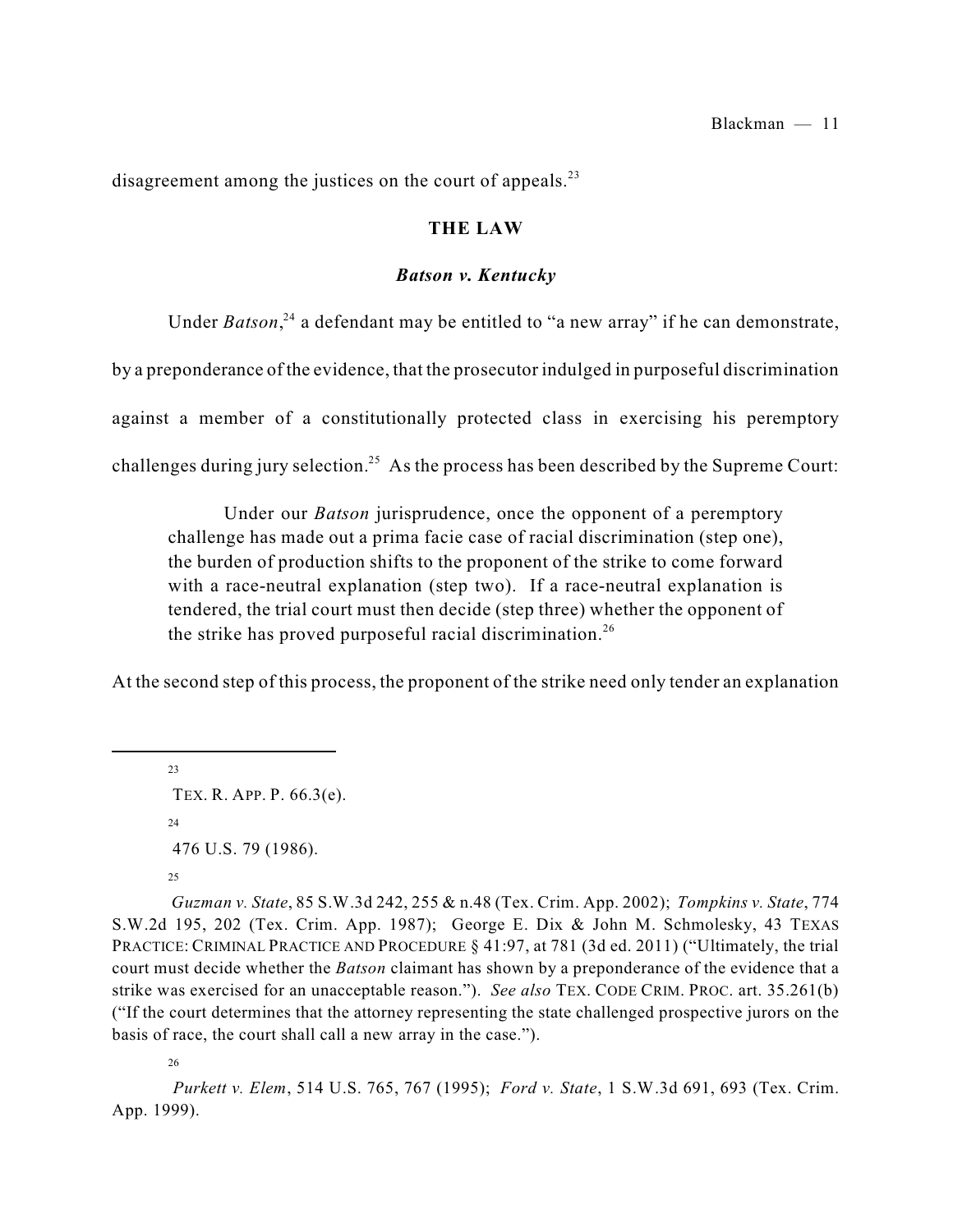that is racially neutral on its face.<sup>27</sup> The ultimate plausibility of that explanation is then considered under the third step of the analysis, in which the trial court determines whether the opponent of the strike has satisfied his burden of persuasion to establish by a preponderance of the evidence that the strike was indeed the product of purposeful discrimination.<sup>28</sup> Whether the opponent satisfies his burden of persuasion to show that the proponent's facially race-neutral explanation for his strike is pretextual, not genuine, is a question of fact for the trial court to resolve in the first instance.<sup>29</sup>

A reviewing court should not overturn the trial court's resolution of the *Batson* issue unless it determines that the trial court's ruling was clearly erroneous.<sup>30</sup> In assaying the record for clear error, the reviewing court should consider the entire record of voir dire; it need not limit itself to arguments or considerations that the parties specifically called to the trial court's attention so long as those arguments or considerations are manifestly grounded

27

28

29

*Purkett*, *supra*, at 767-68.

*Id.* at 768 ("It is not until the *third* step that the persuasiveness of the justification [for the peremptory strike] becomes relevant—the step in which the trial court determines whether the opponent of the strike has carried his burden of proving purposeful discrimination.").

*Gibson v. State*, 144 S.W.3d 530, 534 (Tex. Crim. App. 2004) ("The term 'pretext' is solely a question of fact; there is no issue of law. Therefore, the trial court was in the best position to make that credibility determination.").

*Id*.; *Herron v. State*, 86 S.W.3d 621, 630 (Tex. Crim. App. 2002); *Whitsey v. State*, 796 S.W.2d 707 (Tex. Crim. App. 1990) (opinion on State's motion for rehearing).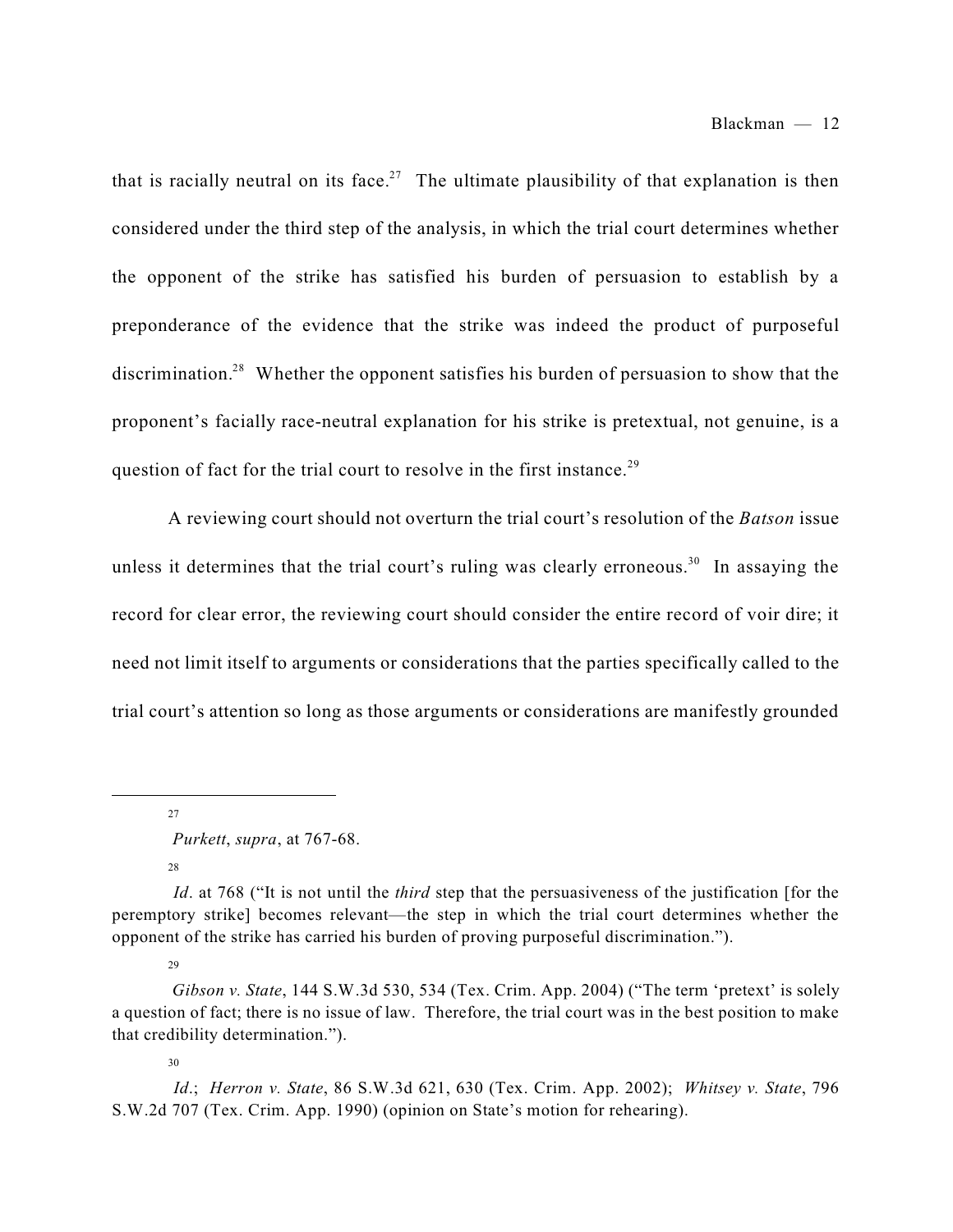in the appellate record.<sup>31</sup> But a reviewing court should examine a trial court's conclusion that a racially neutral explanation is genuine, not a pretext, with great deference, reversing only when that conclusion is, in view of the record as a whole, clearly erroneous.<sup>32</sup>

#### *Snyder v. Louisiana*

In *Snyder*,<sup>33</sup> the Supreme Court applied these general principles to a particular set of facts to conclude that a *Batson* violation occurred. The prosecutor in *Snyder* offered two explanations for his peremptory challenge against an African-American prospective juror, Jeffrey Brooks.<sup>34</sup> First, the prosecutor asserted that Brooks "looked very nervous" under questioning—a demeanor-based challenge that was racially neutral on its face.<sup>35</sup> Second, the prosecutor noted Brooks's worry that jury service might cause him to miss classroom time as a student teacher, thereby threatening his timely graduation. The prosecutor purported to believe that this would cause Brooks to favor any verdict that would avoid a punishment

*Young v. State*, 826 S.W.2d 141, 146 (Tex. Crim. App. 1991); *Vargas v. State*, 838 S.W.2d 552, 556 (Tex. Crim. App. 1992). *Cf. Miller-El v. Dretke*, 545 U.S. 231, 241 n.2 (2005) (in context of federal habeas corpus review under 28 U.S.C. § 2254, federal court could consider entirety of appellate record with respect to voir dire and analyze the treatment of comparable jurors in determining plausibility of prosecutor's race-neutral explanations, though state court was apparently never specifically asked to conduct such an analysis during *Batson* hearing).

<sup>32</sup>

*Gibson*, *supra*, at 534; *Watkins v. State*, 245 S.W.3d 444, 448 (Tex. Crim. App. 2008).

<sup>33</sup>

<sup>552</sup> U.S. 472 (2008). 34 *Id*. at 478. 35 *Id*.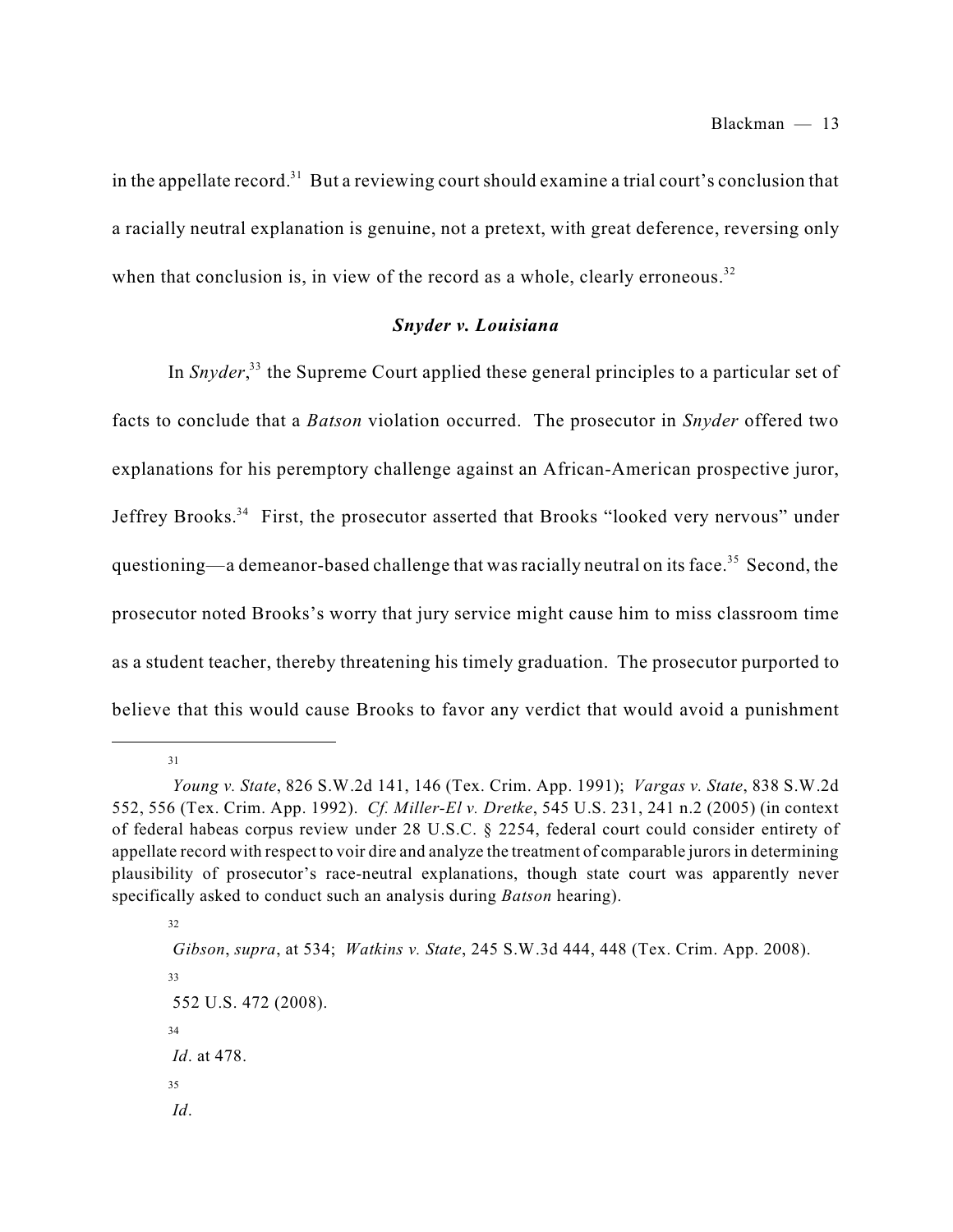phase of trial in order to expedite his return to the classroom.<sup>36</sup> With both of these facially race-neutral explanations before him, "[r]ather than making a specific finding on the record concerning Mr. Brooks' demeanor, the trial judge simply allowed the challenge without explanation."<sup>37</sup>

It is possible that the judge did not have any impression one way or the other concerning Mr. Brooks' demeanor. Mr. Brooks was not challenged until the day after he was questioned, and by that time dozens of other jurors had been questioned. Thus, the trial judge may not have recalled Mr. Brooks' demeanor. Or, the trial judge may have found it unnecessary to consider Mr. Brooks' demeanor, instead basing his ruling completely on the second proffered justification for the strike. For these reasons, we cannot presume that the trial judge credited the prosecutor's assertion that Mr. Brooks was nervous. 38

Because the Supreme Court did not regard the prosecutor's demeanor-based explanation to be dispositive, it proceeded to examine the prosecutor's second explanation, *viz*.: that he struck Brooks because of his anxiety about missing classroom time.

The Supreme Court found this second explanation to be plainly pretextual. In the course of questioning Brooks about hisstudent teaching commitment, the trial judge directed his law clerk to contact Brooks's academic supervisor, who indicated that, so long as

36

*Id*. at 479.

37

*Id*.

38

*Id*.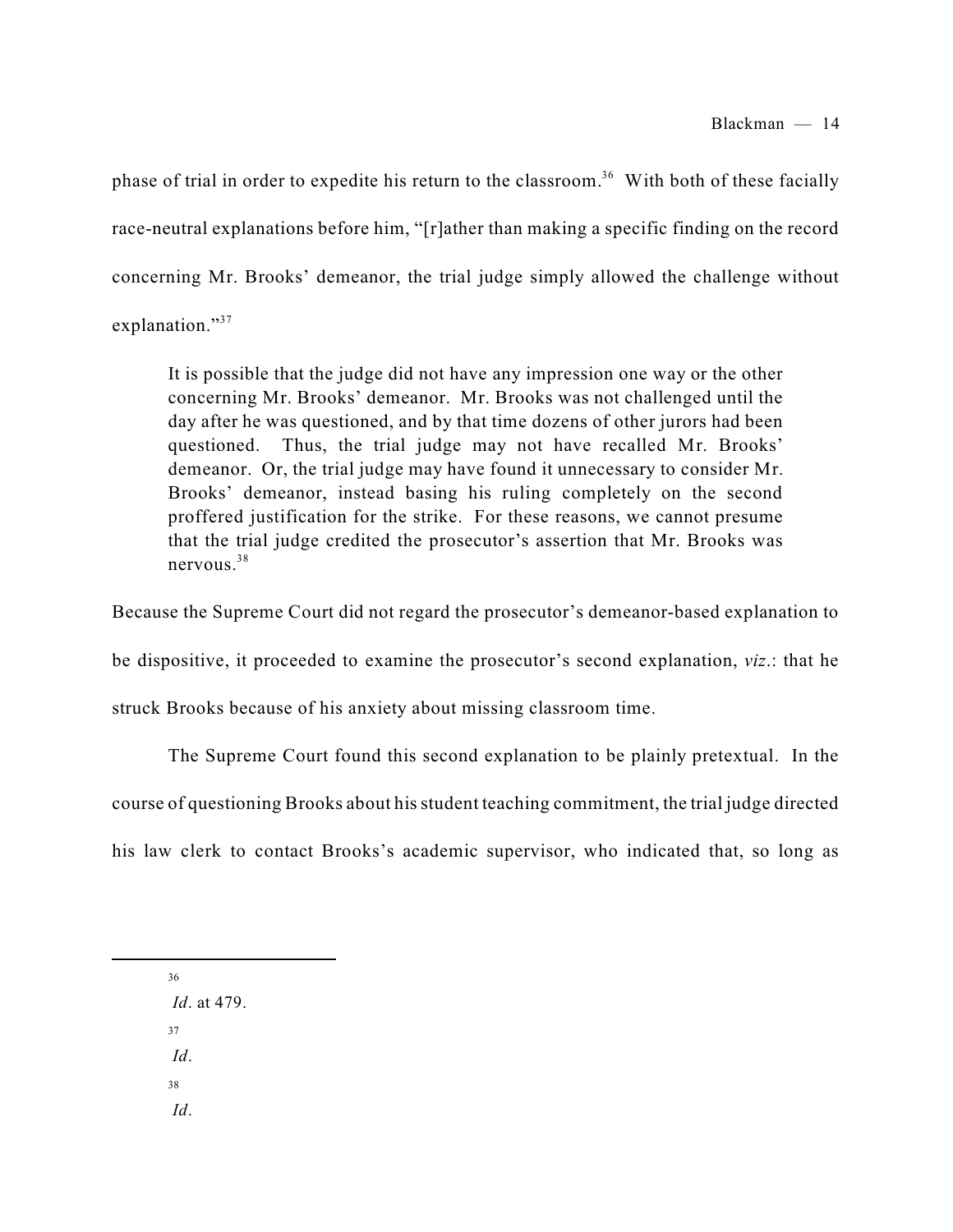Brooks's jury service lasted no more than a week, it would not cause him any problem.<sup>39</sup> Upon this representation, Brooks expressed no further reservations about his potential jury service and the prosecutor asked him no additional questions to explore his attitude about it.<sup>40</sup> These circumstances, the Supreme Court observed, were enough to render the prosecutor's race-neutral explanation "suspicious."<sup>41</sup> Adding the fact that the prosecutor failed to peremptorily challenge at least two white prospective jurors who expressed even "more pressing" conflicting obligations than had Brooks, $42$  the Supreme Court concluded that the prosecutor's purported race-neutral explanation "fails even the highly deferential standard of review that is applicable" in the appellate review of *Batson* claims. 43

"The prosecutor's proffer of this pretextual explanation[,]" the Supreme Court next observed, "naturally gives rise to an inference of discriminatory intent."<sup>44</sup> The Supreme Court noted that in similar contexts it had held that, "once it is shown that a discriminatory intent was a substantial or motivating factor in an action taken by a state actor, the burden

*Id*. at 480-81. 40 *Id*. at 481. 41 *Id*. at 483. 42 *Id*. at 483-84. 43 *Id*. at 479. 44 *Id*. at 485.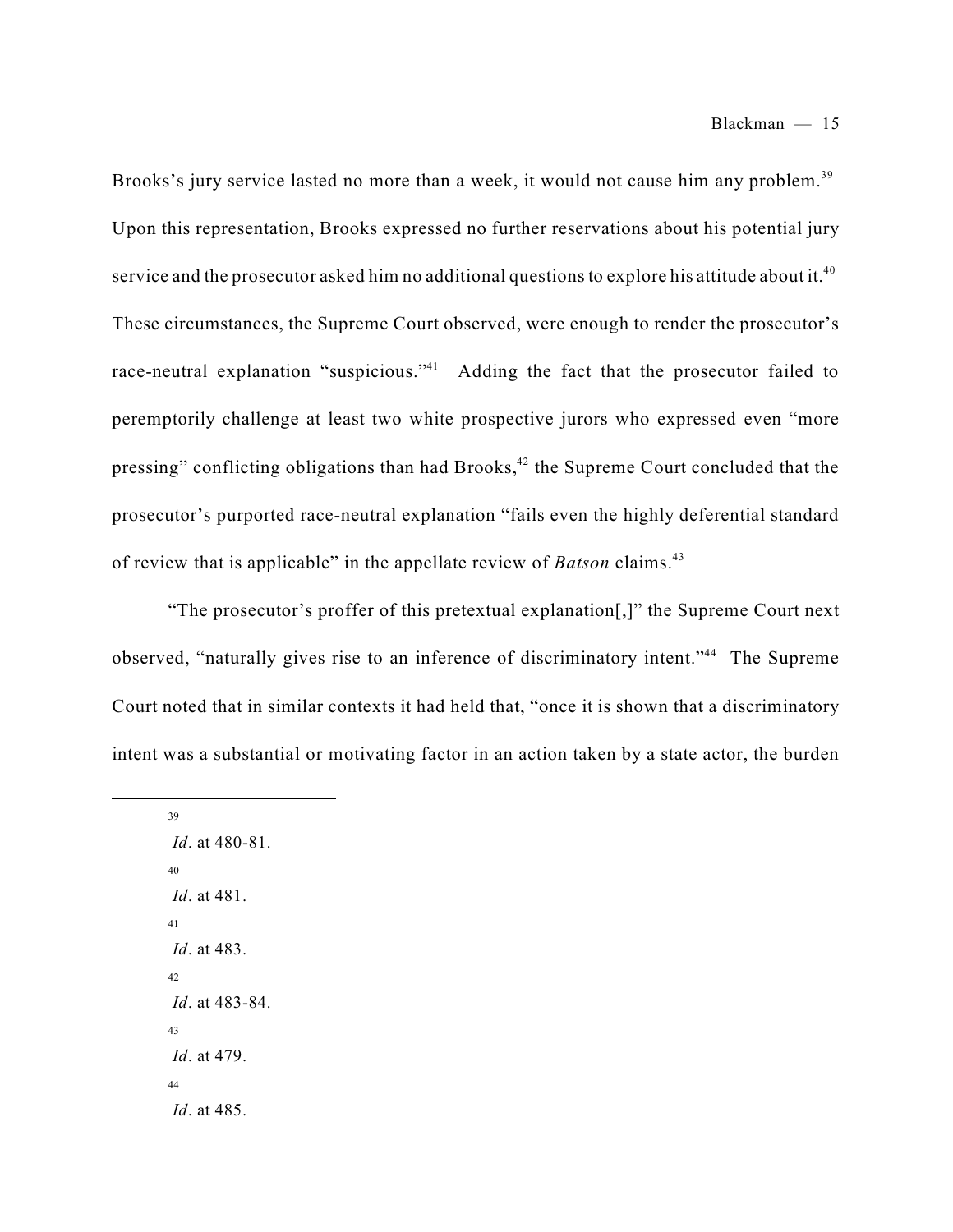shifts to the party defending the action to show that this factor was not determinative."<sup>45</sup> The Supreme Court found it unnecessary to decide under the particular facts presented in *Snyder* whether a strict but-for standard of causality should apply,<sup>46</sup> under which the State would have to show that it would have struck Brooks on account of his demeanor alone:

For present purposes, it is enough to recognize that a peremptory strike shown to have been motivated in substantial part by discriminatory intent could not be sustained based on any lesser showing by the prosecution. And in light of the circumstances here—including absence of anything in the record showing that the trial judge credited the claim that Mr. Brooks was nervous, the prosecution's description of both of its proffered explanations as "main concern[s]," . . . and the adverse inference [of discriminatory intent] noted above—the record does not show that the prosecution would have preemptively challenged Mr. Brooks based on his nervousness alone.<sup>47</sup>

Accordingly, the Supreme Court concluded that the State had failed to satisfy its burden to

establish from the record that the prosecutor's peremptory strike was *not* based improperly

upon Brooks's race and reversed the lower court's judgment.<sup>48</sup>

45

*Id*. (citing *Hunter v. Underwood*, 471 U.S. 222, 228 (1985)).

46

In *Hunter*, *supra*, the Supreme Court had characterized the standard it endorsed as a "but-for" standard: "Once racial discrimination is shown to have been a substantial or motivating factor behind enactment of the law, the burden shifts to the law's defenders to demonstrate that the law would have been enacted without this factor." *Id*. at 228 (internal quotation marks and citations omitted). Moreover, "an additional purpose to discriminate . . . would not render nugatory the purpose to discriminate against all blacks, and it is beyond peradventure that the latter was a 'but-for' motivation for" the state action. *Id*. at 232.

 $47$ *Snyder*, *supra*, at 485. 48 *Id*. at 486.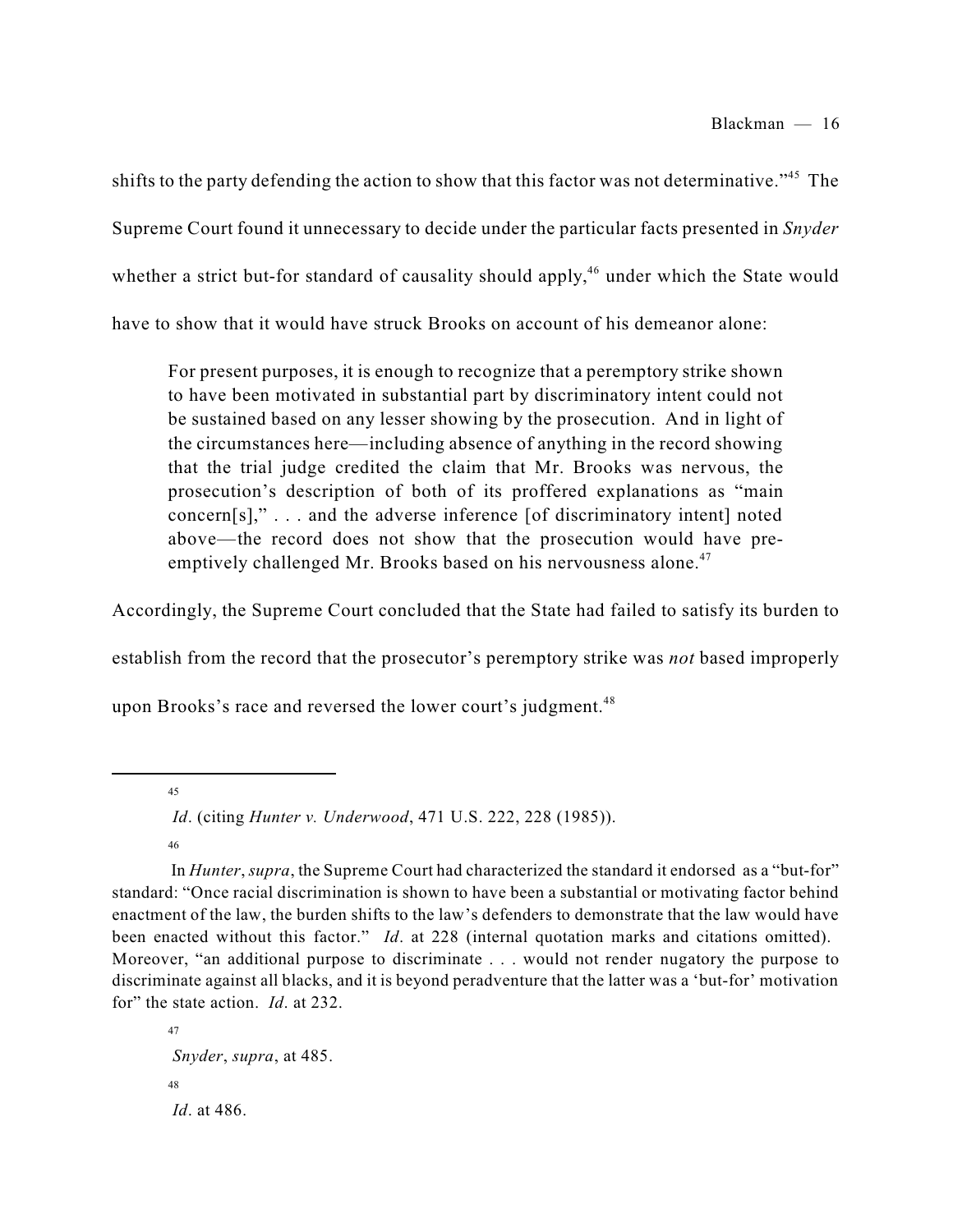In a later opinion, the Supreme Court rejected the notion that *Snyder* should be read to support a categorical rule "that a demeanor-based explanation for a peremptory challenge must be rejected [by a reviewing court] unless the [trial] judge personally observed and recalls the relevant aspect of the prospective juror's demeanor."<sup>49</sup> While conceding that a trial judge's observations are obviously "of great importance[,]" the Supreme Court held that the judge may nevertheless accept a prosecutor's proffered demeanor-based race-neutral explanation even "in the absence of [the judge's own] personal recollection of the juror's demeanor[.]"<sup>50</sup> Moreover, since Snyder, this Court has reiterated that a prospective juror's demeanor may be "considered proved on the record" if the prosecutor recites his observation of that demeanor for the record and defense counsel fails to "rebut the observation."<sup>51</sup>

#### **ANALYSIS**

Simply put, the court of appeals erred to conclude that *Snyder* governs the facts of this case. In our view, the court of appeals's analysis went wrong in three respects. First, it misinterpreted the prosecutor's proffer of racially neutral explanations for striking Fortune to include two non-demeanor-based reasons, namely: that the jury on which she had

49

50

*Id*. at 49.

*Thaler v. Haynes*, 559 U.S. 43, 47 (2010).

*See Nieto v. State*, 365 S.W.3d 673, 680 (Tex. Crim. App. 2012) ("We have held that the demeanor of a potential juror is a valid reason to exercise a peremptory strike.") (citing *Yarborough v. State*, 947 S.W.2d 892 (Tex. Crim. App. 1997)).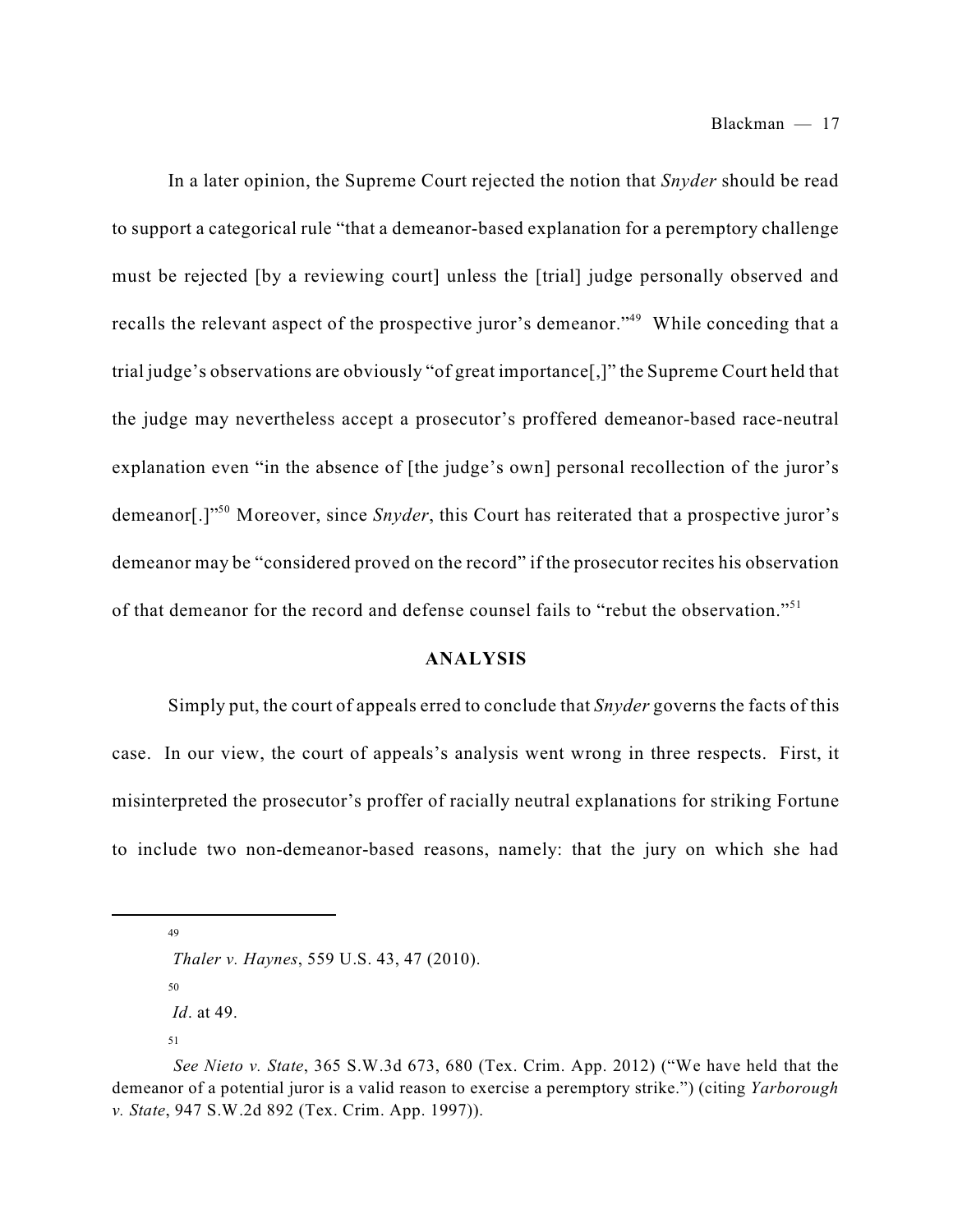previously served had neither 1) reached a verdict, nor 2) assessed punishment.<sup>52</sup> Because the prosecutor never offered either of these as explanations for his peremptory strike in the first place, they can hardly be deemed a cover-up for a discriminatory intent. Second—and as a consequence of its first mistake—the court of appeals erred to conclude that the trial court made no ruling with respect to the prosecutor's demeanor-based explanations for his peremptory challenge.<sup>53</sup> Finally, in the absence of an inference of discriminatory intent arising from a pretextual explanation, the court of appeals erred in shifting the burden of proof to the State, a la *Snyder*, to rebut an inference that these purported explanations conclusively established discrimination.

#### **The Prosecutor's Explanations**

According to the court of appeals, "the State identifie[d]" (presumably in its brief on direct appeal, although the court of appeals did not say) the prosecutor's stated reasons for striking Fortune as including, first and foremost, "his alleged belief that the jury on which Fortune had previously served had not reached a verdict and her statement that the jury did not assess punishment."<sup>54</sup> But, the court of appeals observed, Fortune never actually *said* that

52

*Blackman*, *supra*, at 268. 53 *Id*. at 269. 54 *Id*. at 268.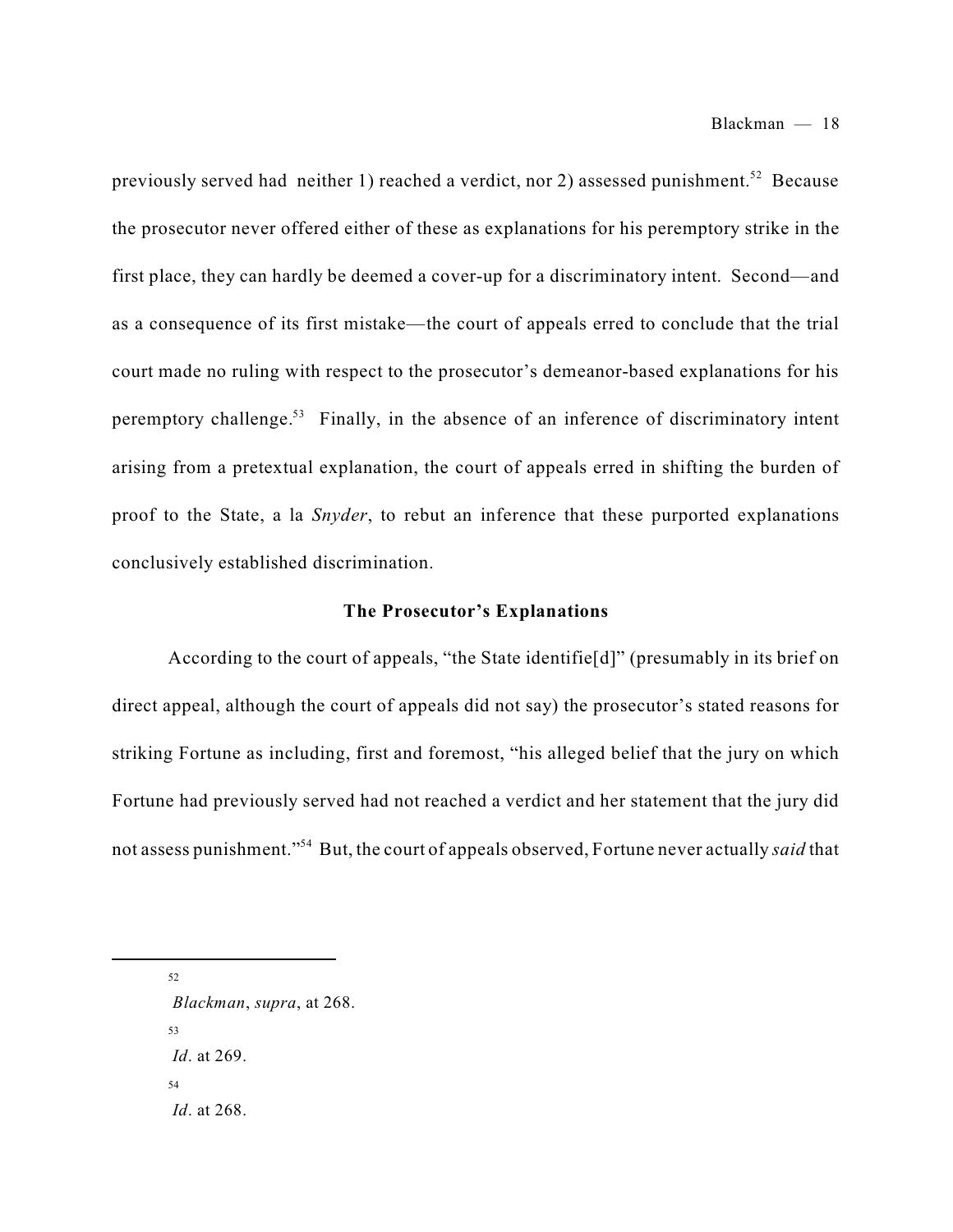the previous jury on which she served did not reach a verdict—in fact, she said, "We did."<sup>55</sup> Moreover, the panel contained other, non-minority prospective jurors who had served on previous juries that were not called upon to assess punishment, and the prosecutor did not peremptorily challenge any of *them* on that basis.<sup>56</sup> For these reasons, the court of appeals declared these two explanations to be pretextual, and therefore sufficient to shift the burden of proof to the State to rebut the "inference of discriminatory intent."<sup>57</sup>

We find nothing in the State's brief on direct appeal, however, that serves to identify these particular explanations as among the prosecutor's proffered reasons for exercising a peremptory challenge against Fortune.<sup>58</sup> The only relevant passage from the State's brief on direct appeal reads:

The prosecutor explained that he struck Fortune because he did not have the same "vibe" that she did when attempting to make eye contact. He also indicated that he was troubled by the manner in which Fortune addressed a defendant in her prior jury service as "the accused." Her tone indicated to him that the defendant had been wrongfully accused. Additionally, the prosecutor felt that appellant's trial counsel was obtaining eye contact from

*Id*.

57

*Id*. (citing *Snyder*, *supra*, at 485).

58

We do not mean to suggest that the State's brief would control this issue of fact—it is, of course, the record that controls. We only mention the State's brief to illustrate that the court of appeals was mistaken to assert that the State acknowledged on direct appeal that Fortune's answers to defense counsel's questions with respect to her prior jury service formed one of the bases for its peremptory challenge against her. We find no such acknowledgment in the State's appellate brief.

<sup>55</sup> *Id*. 56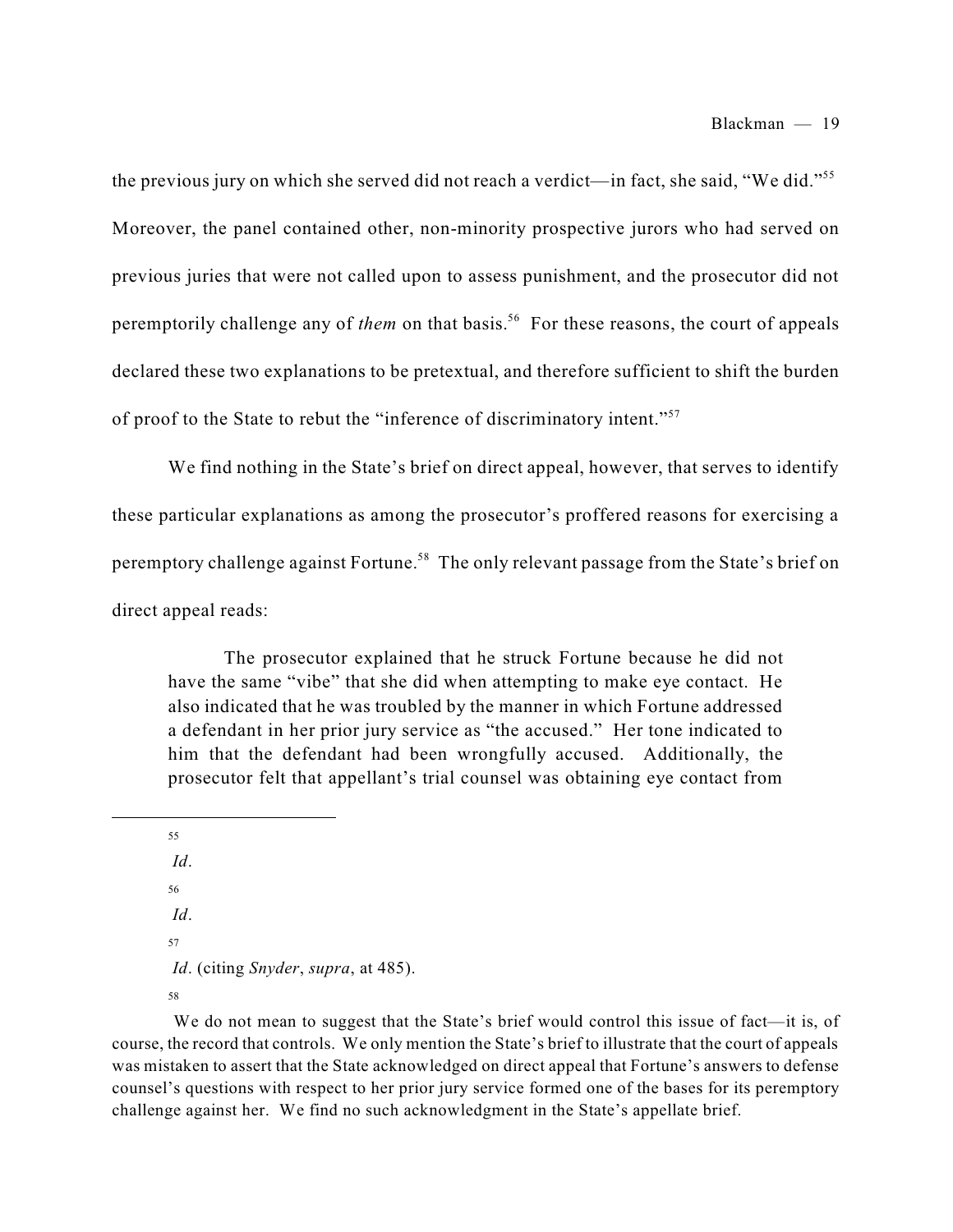Fortune in a manner that he was not.<sup>59</sup>

Nor do we believe that the record can support the court of appeals's view. The prosecutor's protracted explanations for striking Fortune did not include *either* the fact that he believed (even if mistakenly) that the jury on which she had previously served had not reached a verdict *or* that it had not been called upon to assess punishment. As we read the record,<sup>60</sup> the prosecutor mentioned these facts only by way of background, to describe the context in which he had observed Fortune's demeanor during voir dire. That is, we believe that the prosecutor was simply identifying the circumstances in which Fortune had spoken the word "accused," explaining that the "manner" in which she said it aroused his suspicion that she might prove, if selected to serve on the appellant's jury, too much of a defense-prone juror for the State's comfort. Consequently, the court of appeals erred to conclude that the specifics of Fortune's prior jury service constituted independently proffered explanations for the prosecutor's peremptory strike *at all*, much less that they constituted plainly *pretextual* explanations.

59

State's Appellate Brief at 14 (citations to the reporter's record omitted).

As we have already quoted in the text, *ante*, the prosecutor explained:

I was troubled because she was the only person who used the term that the defendant was accused of -- I think burglary of habitation for stealing something and then we went to the part whether or not she got a verdict or this as punishment she said they didn't. I just got the feeling - - by the way, she said the word accused that she felt like he was wrongfully.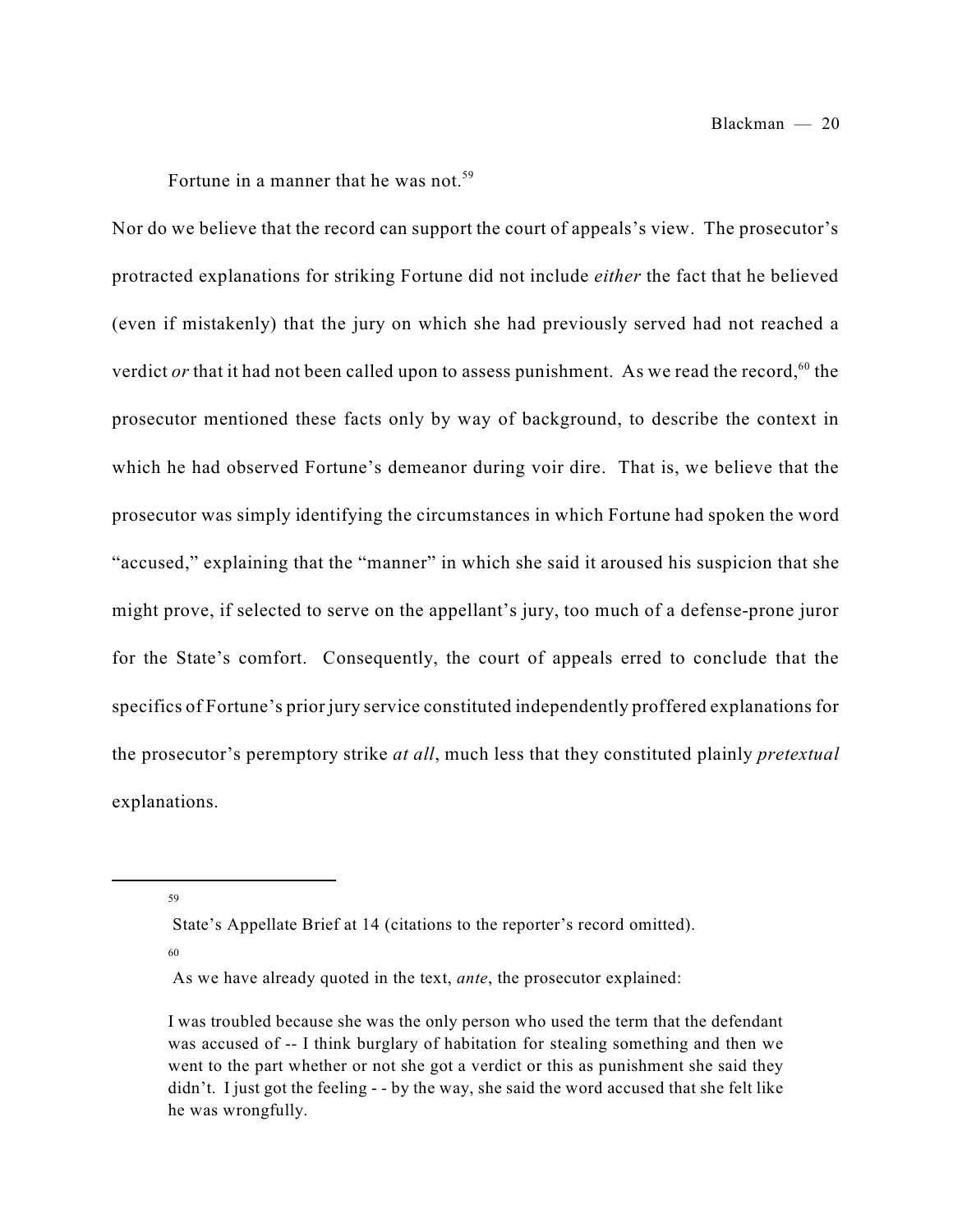Blackman — 21

#### **The Trial Court's Finding and the Burden of Persuasion**

Two consequences flow from the court of appeals's mistake in this regard, and both serve to distinguish this case from *Snyder*. First, the court of appeals erred to conclude that the trial court simply "allowed the challenge without explanation."<sup>61</sup> Because the *only* explanations the prosecutor offered for his peremptory challenge against Fortune were based on his perceptions of her demeanor, the trial court's ultimate ruling ("The Court finds that the State offered race neutral reasons for exercising their strikes") could only have constituted a determination with respect to the genuineness of the prosecutor's demeanorbased explanations. Thus, unlike in *Snyder*, here the record contains a particular finding from the trial court with respect to the veracity of the prosecutor's demeanor-based explanation that a reviewing court must ordinarily defer to under the clearly erroneous standard of appellate review.

Second, and more importantly, because the court of appeals erred to identify a *pretextual* explanation for the State's peremptory challenge against Fortune, it also erred when it shifted the burden of persuasion to the State, as the Supreme Court did in *Snyder*, to "show that this [pretextual] factor was not determinative." $62$  On the facts of this case, the ultimate burden of persuasion remained with the appellant as the opponent of the peremptory

*Blackman*, *supra*, at 269 (citing *Snyder*, *supra*, at 479). 62

*Snyder*, *supra*, at 485.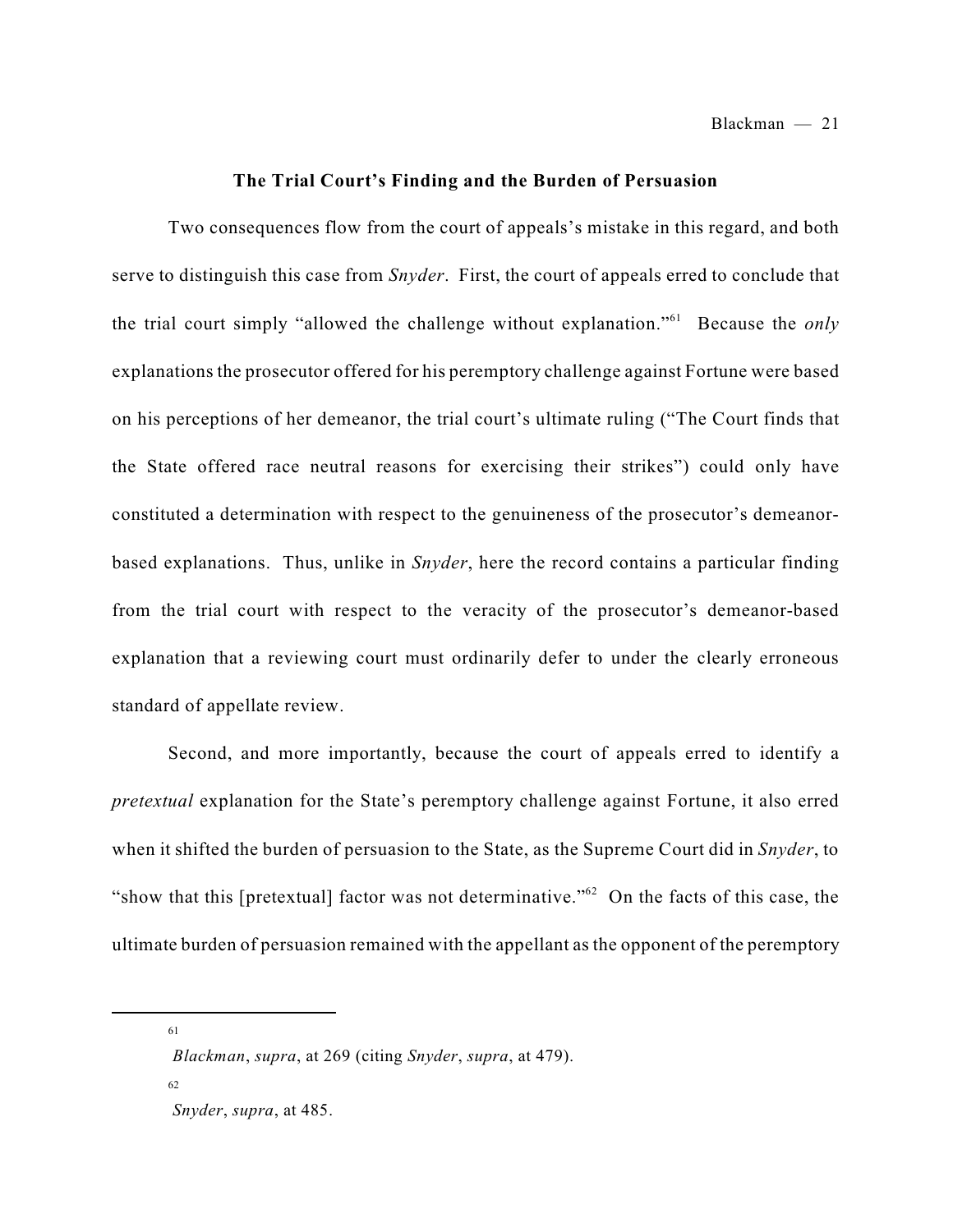challenge, $63$  and the court of appeals should simply have evaluated the record, much as Justice Keyes did, to determine whether the trial court's finding—that the prosecutor's racially neutral, demeanor-based explanations were genuine—was clearly erroneous.

#### **Was the Trial Court's Ruling Clearly Erroneous?**

When we undertake that evaluation, we conclude that the trial court's finding was not clearly erroneous. A prospective juror's demeanor may give rise to a legitimate, racially neutral peremptory challenge.<sup>64</sup> Here, the prosecutor explained that, from the way in which Fortune intoned the word "accused" in her answers to defense counsel's queries about her prior jury service, he believed that she could prove to be unduly sympathetic to criminal defendants. This impression was amplified by his perception that Fortune's eye contact with respective counsel suggested a stronger rapport with the defense than with the State. On the face of it, these explanations do not turn on Fortune's race. It is true that the prosecutor's impression may have been artificially reinforced by his mistaken assumption, based on Fortune's assertion that the jury upon which she had previously served did not assess punishment, that it had also been unable to reach a verdict. Indeed, in retrospectively explaining his challenge against Fortune, the prosecutor frankly *acknowledged* that this was a mistake. But as long as his mistake was an honest one, it does not impugn the racially

63

*Purkett*, *supra*, at 768.

*Nieto*, *supra*, at 680; *Yarborough*, *supra*, at 895.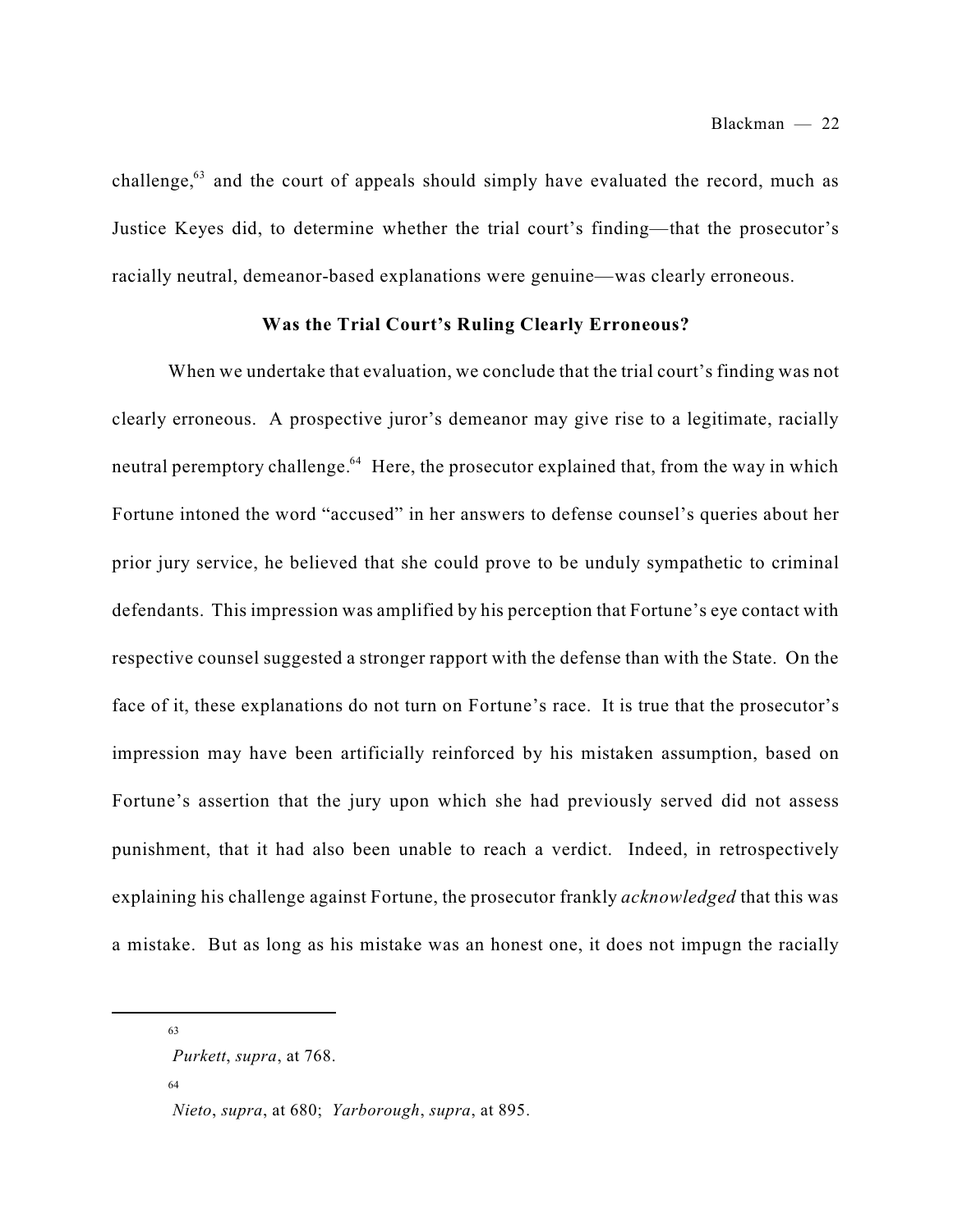neutral character of his explanation. 65

Defense counsel never challenged the sincerity of the prosecutor's assessment of Fortune's demeanor. Instead, he urged the propriety of characterizing a criminal defendant who has not yet been convicted as nothing more than an "accused," and argued that Fortune's use of the term did not "adversely affect [her] ability to be a fair and impartial juror in this case." But "the prosecutor's explanation need not rise to the level justifying exercise of a challenge for cause." The prosecutor's avowed concern had nothing to do with the propriety of Fortune's use of the term, but with what he thought her choice of terminology—and in particular, her manner in voicing it—conveyed about her attitude toward his role in the criminal-justice system. He did not have to be accurate in his assessment of Fortune's attitude so long as his perception was sincere,  $67$  and the question of his sincerity was a fact issue for the trial court, meriting deference on appeal.<sup>68</sup>

In a similar vein, the court of appeals viewed the trial court's pedagogical colloquy with Fortune early during the group voir dire as sufficient to belie any inference "that Fortune

65

66

*Batson*, *supra*, at 97. 67 *Ford*, *supra*, at 694. 68 *Gibson*, *supra*, at 534.

*Cf*. *Ford*, *supra*, at 694 ("All appellant has proven on appeal is that the reason [that the prosecutor gave for exercising a particular peremptory challenge] was incorrect; this is not equal to proving that the reason given was a pretext for a racially motivated strike.").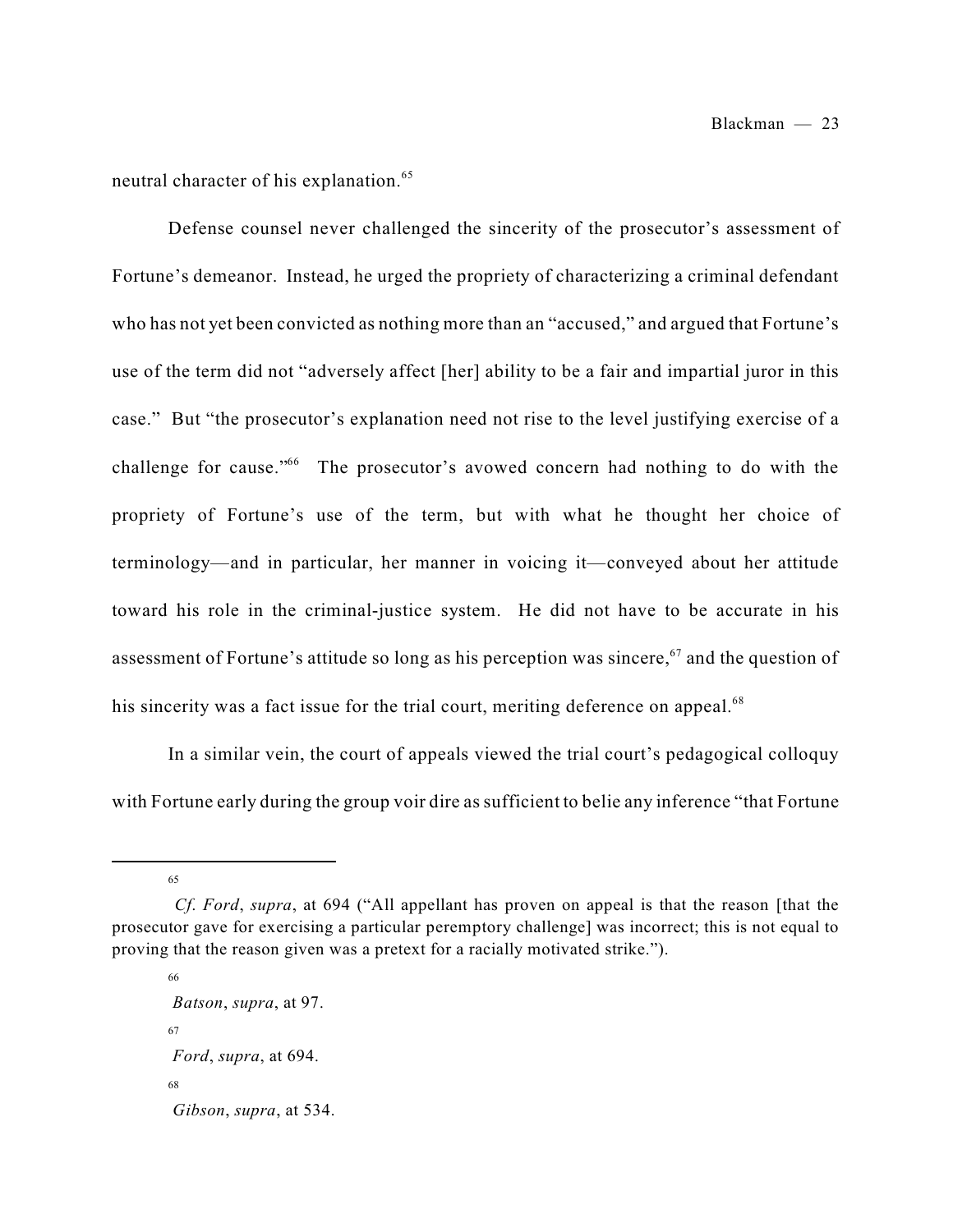was inattentive or was sending a bad 'vibe' in the courtroom."<sup>69</sup> But the prosecutor never claimed that Fortune was inattentive; he claimed that she was more attentive to defense counsel than to him. Likewise, his complaint was not that Fortune's "vibe" was *generally* "bad," as the court of appeals seems to have thought,<sup>70</sup> but that he perceived her "vibe" to be overly defense oriented. Moreover, when prompted by the trial court, the prosecutor identified several non-African-American prospective jurors whom he had likewise peremptorily struck on account of their apparent "vibe" or rapport with defense counsel. The appellant offered nothing on the record to discredit the sincerity of these prosecutorial perceptions, and the trial court was entitled to credit the prosecutor's assertion that he struck similarly positioned non-African-Americans as an indication that his strike against Fortune was not racially motivated.<sup>71</sup> We hold that the trial court did not clearly err to find that the prosecutor's explanations were genuine and to conclude, accordingly, that the appellant

69

70 *Blackman*, *supra*, at 269.

71

*See* George E. Dix & John M. Schmolesky, 43 TEXAS PRACTICE: CRIMINAL PRACTICE AND PROCEDURE § 41:113, at 804 (3d ed. 2011) ("Of course, comparative analysis is a two-edged sword. It can be used by the striking party to demonstrate purity of motive by showing that panelists of all groups with certain characteristics were struck with the same or similar frequency."); *Watkins*, *supra*, at 453 (peremptory challenge against African-American prospective juror who was reluctant to assess a life sentence was not shown to be racially motivated when the prosecutor also struck two non-African-Americans for the same reason); *Mayfield v. State*, 906 S.W.2d 46, 53 (Tex. App.—Tyler 1995, pet. ref'd) (peremptory challenges against two African-Americans on the basis that they had family members with criminal backgrounds were found not to be pretextual in light of the fact that several other, non-African-American prospective jurors were struck for the same reason).

*Blackman*, *supra*, at 269. *See* note 6, *ante*.